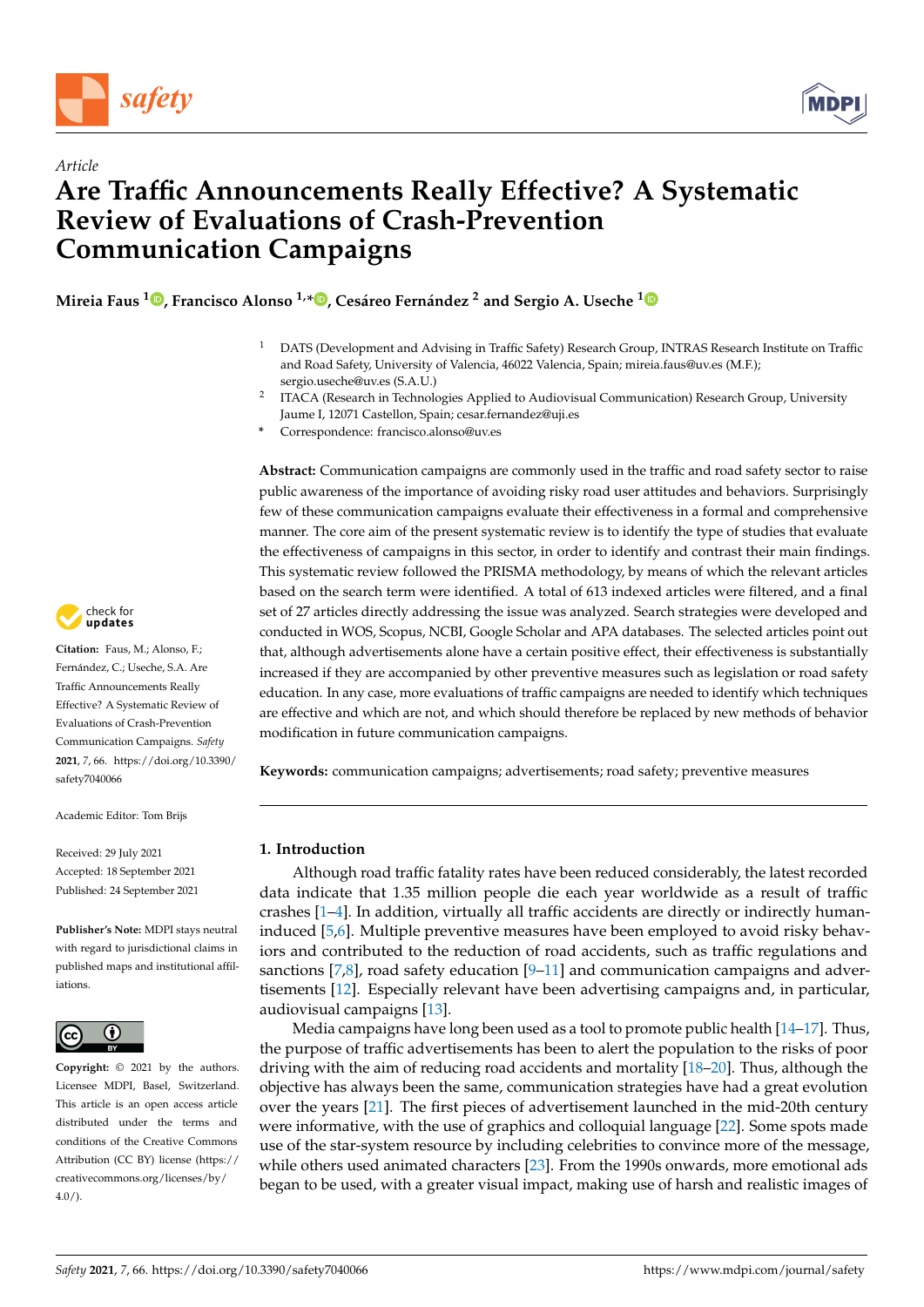traffic accidents [\[24\]](#page-14-8). Currently, heterogeneous spots are used that mix emotional, shocking and informative elements, always emphasizing the value of the individual as a generator of change and a fundamental element in the reduction of accidents [\[25\]](#page-14-9).

Themes have also evolved according to the causes of accidents in each time period. Thus, there are risk factors that have always been addressed, such as alcohol consumption, speeding or helmet use [\[26](#page-14-10)[–30\]](#page-14-11), while others have been appearing or disappearing according to changes in society and users. A clear example is a rise in the use of electronic devices that generate distractions and are a direct cause of accidents, which have therefore been one of the main elements addressed in the most recent traffic campaigns [\[31,](#page-14-12)[32\]](#page-14-13). In this way, several levels of action are currently covered and integrated, such as the role of the user, co-implication, environment, education and training, infrastructure and vehicle engineering [\[33\]](#page-14-14).

#### *Are Road Safety Awareness Campaigns Effective?*

Since the first traffic campaigns, thousands of advertisements have been launched worldwide [\[34\]](#page-14-15). Governmental and private entities in many countries make use of these road awareness campaigns, in which a lot of material, economic and social efforts are invested [\[35\]](#page-14-16). It is, therefore, surprising that there are so few evaluations of how effective they are [\[18\]](#page-14-3). The fact that there is no information on the consequences of a traffic announcement makes it challenging to determine whether its effectiveness could be improved and, if so, in what ways. Such evaluations would also make it possible to know the degree of effectiveness of a given communication strategy and determine the evolution of campaigns and the possible habituation effect on the population.

In this sense, the present systematic review aims to examine the scientific articles in which a traffic and road safety campaign has been evaluated, whether they are advertisements broadcast in the media (television, radio, written press) or other types of road awareness campaigns. The importance of this work lies in finding common elements (and discrepancies) that can provide generalizable conclusions that will undoubtedly be useful in the design and development of future traffic campaigns in order to significantly improve their effectiveness.

#### **2. Materials and Methods**

#### *2.1. Approach*

The literature review was carried out by means of a systematic and transparent mapping. In this way, the research questions were synthesized, studies were searched, and their quality was assessed, regardless of whether the nature of the research was quantitative or qualitative [\[36\]](#page-14-17).

The stages of the systematic review were carried out using the method proposed by Arksey and O'Malley [\[37\]](#page-14-18), and are as follows:

- 1. Identifying the Research Question,
- 2. Finding Relevant Studies,
- 3. Selecting the Studies,
- 4. Charting the Data and Collating,
- 5. Summarizing and Reporting the Results.

#### 2.1.1. Step 1: Identifying the Research Question

As previously mentioned, the objective of this systematic review is to identify the number and type of studies that evaluate the effectiveness of traffic campaigns or advertisements in order to identify the main findings in this field of research, as well as the main discrepancies (or concordances) that may have occurred.

No comparisons were made at this stage. Table [1](#page-8-0) shows a summary of the selected articles and a summary of their characteristics and main results.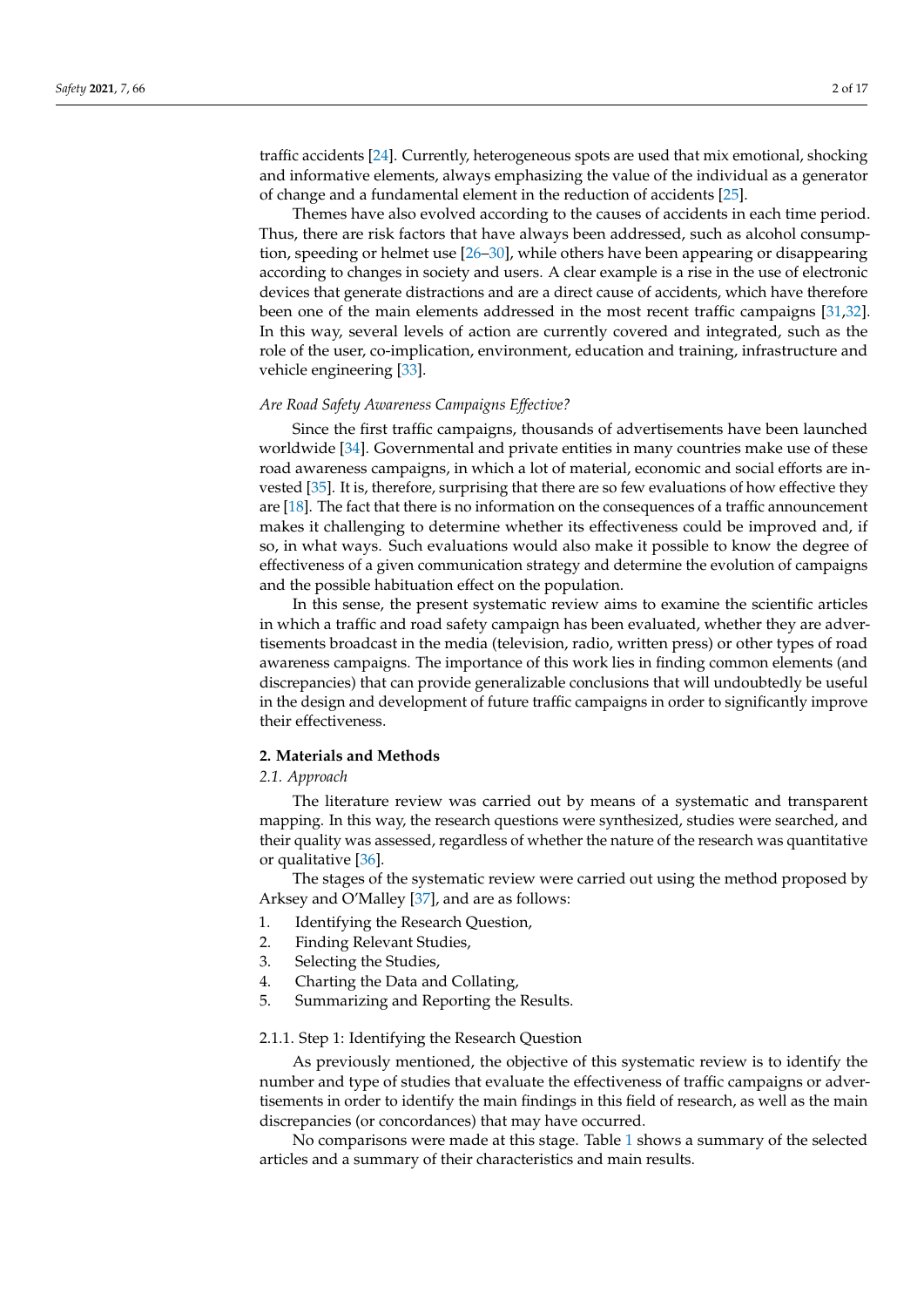# 2.1.2. Step 2: Finding Relevant Studies

The review found in this project was carried out using the PRISMA guidelines for systematic reviews [\[38\]](#page-14-19). The consulted databases were: Web of Science, Google Scholar, American Psychological Association (APA) and Scopus. In addition, a reference search was also carried out on the basis of other research articles whose subject matter is similar to that of this project. Such a bibliography, of which we have had primary research experience, was selected because it is potentially eligible and could not be captured by our search strategies.

| <b>Author and Year</b>                         | Country  | <b>Study Aim(s) and Method</b>                                                                                                                                                                                                                                                                                                                                        | Type of<br>Investigation             | <b>Results (Main Outcomes)</b>                                                                                                                                                                                                                                                                                                                                                  |
|------------------------------------------------|----------|-----------------------------------------------------------------------------------------------------------------------------------------------------------------------------------------------------------------------------------------------------------------------------------------------------------------------------------------------------------------------|--------------------------------------|---------------------------------------------------------------------------------------------------------------------------------------------------------------------------------------------------------------------------------------------------------------------------------------------------------------------------------------------------------------------------------|
| Negi et al. 2020 [39]                          | Ethiopia | This study assesses the<br>effectiveness of a public<br>awareness campaign targeted<br>at deterring people from<br>driving while intoxicated.<br>Under the slogan "Never drink<br>and drive", the analysis<br>focuses on knowledge,<br>attitudes and behaviors related<br>to drinking and driving.                                                                    | Observational and<br>Cross-Sectional | Following the program,<br>participants were far more<br>likely to change their<br>knowledge and attitudes<br>concerning drunk driving.<br>Behavior improved as well:<br>participants after the campaign<br>reported a lower rate of drunk<br>driving compared to those<br>who had participated in the<br>campaign at the beginning.                                             |
| Adnan and Gazder,<br>2019 [40]                 | Pakistan | Univariate and non-parametric<br>classification and regression<br>tree (CART) approaches are<br>used to evaluate repeated<br>cross-sectional data obtained<br>before ( $n = 226$ ) and after ( $n =$<br>277) the helmet use<br>enforcement campaign.                                                                                                                  | Observational and<br>Longitudinal    | The effect of the campaign is<br>temporary. It takes a lot of<br>effort to make it effective, as<br>well as to establish consistent<br>and systematic awareness and<br>enforcement programs.                                                                                                                                                                                    |
| Sicińska and<br>Dąbrowska-Loranc,<br>2018 [41] | Polonia  | This study presents the results<br>of self-reported data from the<br>real traffic survey on vehicle<br>users' protective behavior.<br>Focusing on their performance<br>following seat belt and child<br>restraint campaigns.                                                                                                                                          | Observational and<br>Longitudinal    | Regarding the study results, it<br>should be noted that the<br>annual decrease confirms the<br>need for regular surveys on<br>road user behavior and for<br>educating road users through<br>the media. Such activities<br>encourage motorists to use<br>child and adult restraint<br>systems, which are the most<br>basic and effective passive<br>safety devices in a vehicle. |
| Shaikh et al.<br>2017 [42]                     | Pakistan | Three observational surveys<br>on the proportion of vehicles<br>giving way to ambulances on<br>the roads were conducted in<br>different areas of Karachi<br>(Pakistan) for this project,<br>taking place at three different<br>points in time: before, during<br>and after the campaign on the<br>proportion of vehicles giving<br>way to ambulances<br>on the roads. | Observational and<br>Longitudinal    | Vehicles were more inclined to<br>give way to ambulances<br>during and after the campaign.<br>Media campaigns, especially<br>when conveying a<br>humanitarian message, can<br>play an essential role in<br>causing a change in people's<br>negligent behavior in response<br>to such activities.                                                                                |

#### **Table 1.** General characteristics of eligible studies.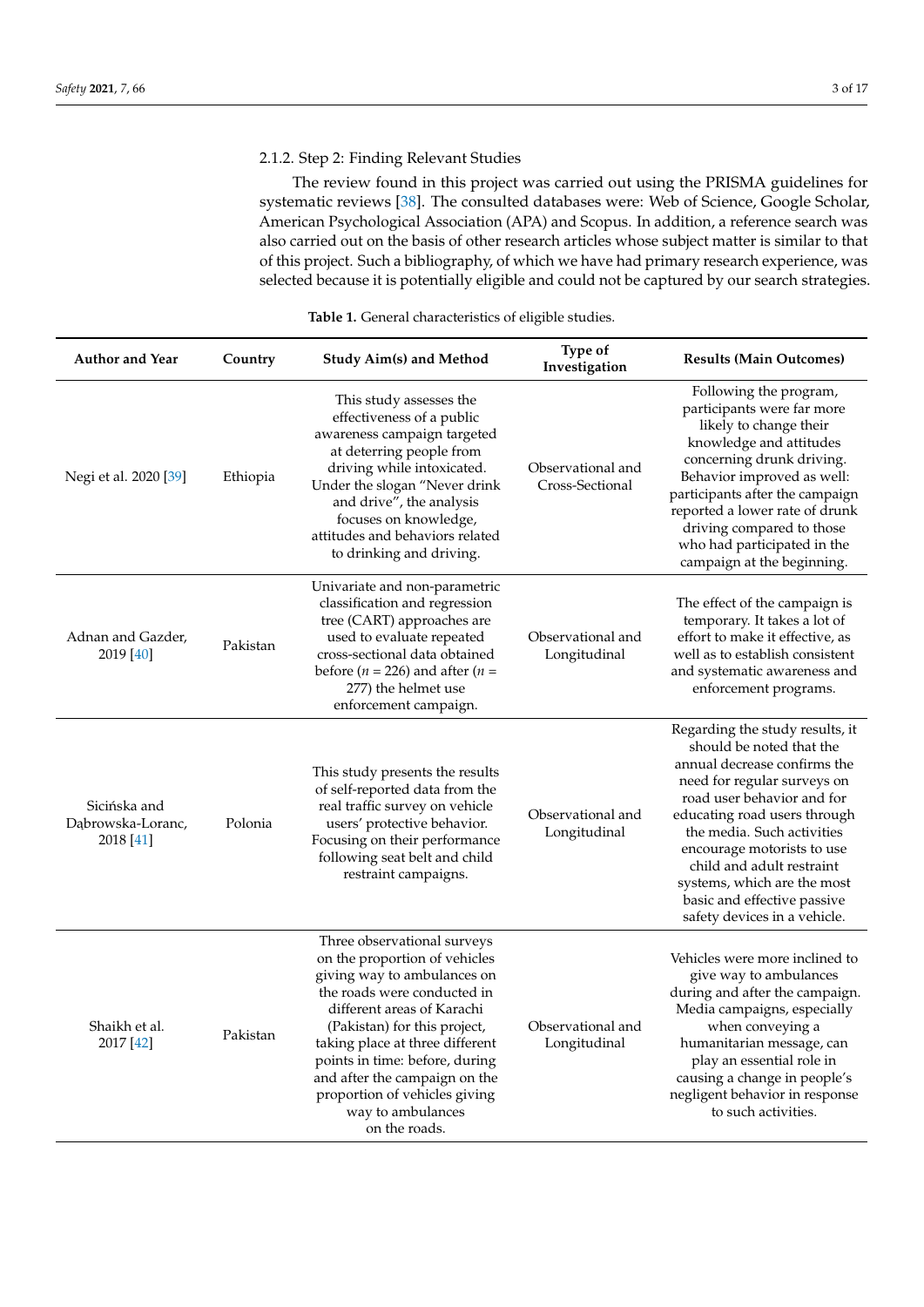| <b>Author and Year</b>             | Country   | <b>Study Aim(s) and Method</b>                                                                                                                                                                                                                                                                                                                                                                                                                                                              | Type of<br>Investigation             | <b>Results (Main Outcomes)</b>                                                                                                                                                                                                                                                                                                                                                                                                                                                                                                                                                                          |
|------------------------------------|-----------|---------------------------------------------------------------------------------------------------------------------------------------------------------------------------------------------------------------------------------------------------------------------------------------------------------------------------------------------------------------------------------------------------------------------------------------------------------------------------------------------|--------------------------------------|---------------------------------------------------------------------------------------------------------------------------------------------------------------------------------------------------------------------------------------------------------------------------------------------------------------------------------------------------------------------------------------------------------------------------------------------------------------------------------------------------------------------------------------------------------------------------------------------------------|
| Hamelin et al.<br>2017 [43]        | Australia | GfK-face EMO's recognition<br>software collected 60 people's<br>unconscious feelings while<br>they saw the commercial, and<br>they were also requested to<br>complete a modified version of<br>the National Survey of<br>Speeding Attitudes and<br>Behaviors. With this test, a<br>driving attitude score was<br>calculated directly after the<br>individual saw the<br>advertisement and again two<br>weeks later.                                                                         | Experimental and<br>Cross-Sectional  | The highly emotional ad<br>improved drivers' driving<br>behavior. Higher impact than<br>the low-emotional ad.                                                                                                                                                                                                                                                                                                                                                                                                                                                                                           |
| Adamos and<br>Nathanail, 2016 [44] | Greece    | The findings of an examination<br>of three road safety<br>communication initiatives<br>targeting the themes of<br>drinking and driving, seat belt<br>use and driving weariness are<br>used in this article. When<br>measuring the success of road<br>safety campaigns, this study<br>uses three types of research<br>designs (experimental,<br>quasi-experimental and<br>non-experimental designs),<br>implements a cross-design<br>assessment and conducts a<br>cross-campaign evaluation. | Mixed and<br>Cross-Sectional         | The study's findings revealed<br>that the pre-post split-sample<br>design had better predictability<br>than other designs, particularly<br>in data collected from the<br>intervention group after the<br>campaign's execution. The<br>predictability values increased<br>as more constructions were<br>introduced to the independent<br>variables. The construct that<br>has the greatest impact on<br>behavior is the intention, while<br>the other constructions have a<br>lesser impact. Behavioral<br>beliefs, normative beliefs and<br>descriptive norms all play a<br>role in predicting purpose. |
| Widyastuti et al.<br>2016 [45]     | Indonesia | Many places have utilized<br>road safety campaigns to<br>minimize traffic fatalities and<br>injuries, but few have been<br>created using scientific theories<br>or evaluated for their<br>effectiveness in changing<br>attitudes, intentions or<br>behaviors. The value of the<br>crash rate as a metric to be<br>evaluated is the subject of<br>RUNK's investigation in<br>this study.                                                                                                     | Observational and<br>Cross-Sectional | The result of this study shows<br>that road type 4/2 UD has the<br>highest accident rate.                                                                                                                                                                                                                                                                                                                                                                                                                                                                                                               |
| Ditsuwan et al.<br>2013 [46]       | Thailand  | For this study, a generalized<br>cost-effectiveness analysis was<br>carried out, and costs from a<br>health sector perspective were<br>included. Random and<br>selective breath testing and<br>media campaigns were<br>compared in both the current<br>and intervention scenarios<br>with the<br>"do nothing" scenario.                                                                                                                                                                     | Observational and<br>Cross-Sectional | When compared to doing<br>nothing, media campaigns,<br>random breath testing and<br>selective breath testing all<br>result in cost savings. Together:<br>intensified breath testing and<br>media campaigns have the<br>potential to reduce the burden<br>of alcohol-related road traffic<br>injuries by 24%.                                                                                                                                                                                                                                                                                            |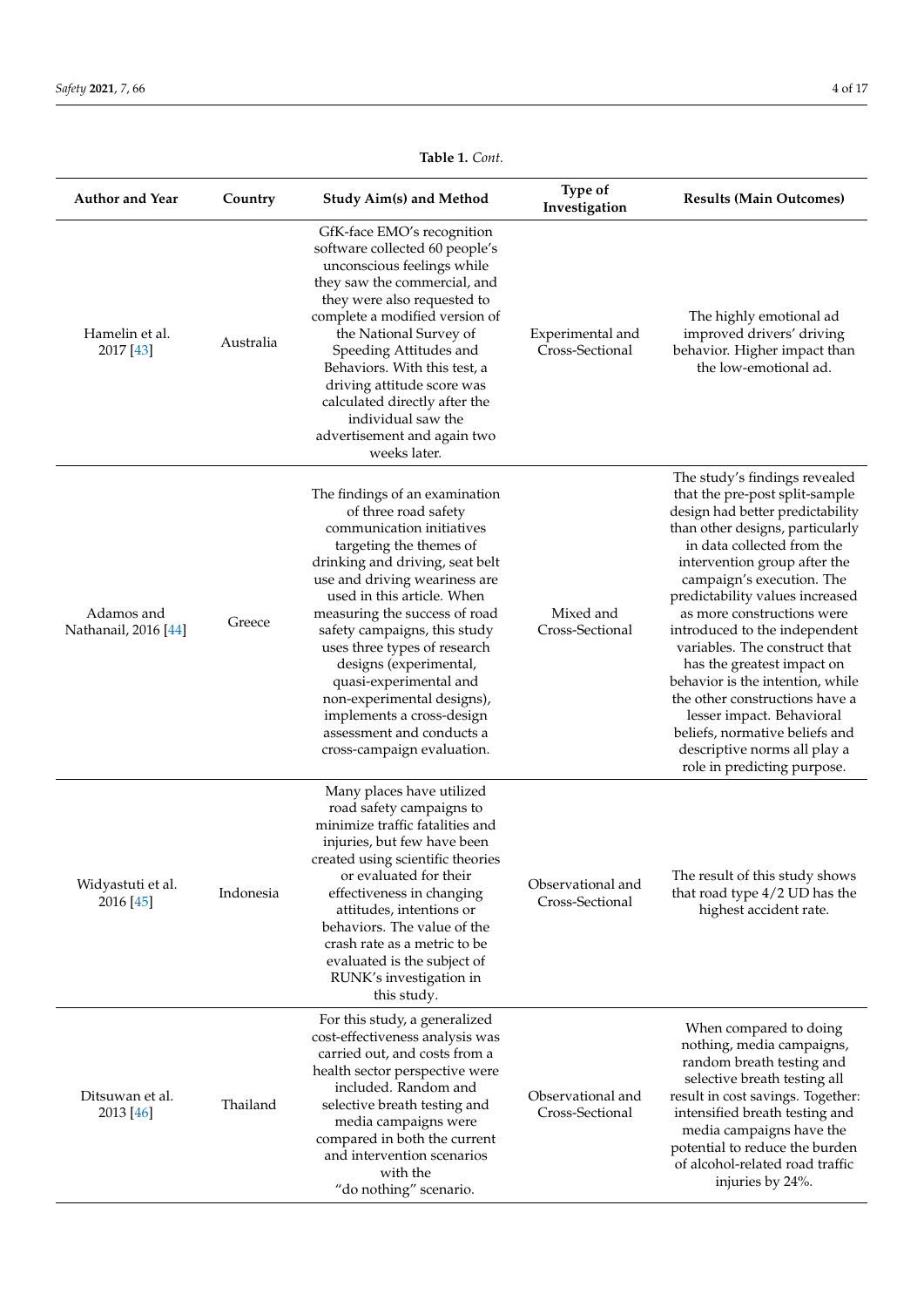| <b>Author and Year</b>                     | Country   | <b>Study Aim(s) and Method</b>                                                                                                                                                                                                                                                                                                                                                                                                                                                             | Type of<br>Investigation             | <b>Results (Main Outcomes)</b>                                                                                                                                                                                                                                                                                                                                                                                                                              |
|--------------------------------------------|-----------|--------------------------------------------------------------------------------------------------------------------------------------------------------------------------------------------------------------------------------------------------------------------------------------------------------------------------------------------------------------------------------------------------------------------------------------------------------------------------------------------|--------------------------------------|-------------------------------------------------------------------------------------------------------------------------------------------------------------------------------------------------------------------------------------------------------------------------------------------------------------------------------------------------------------------------------------------------------------------------------------------------------------|
| Zampetti et al.<br>2013 [47]               | Italy     | The 20 municipalities received<br>a publicity campaign through<br>different actions, such as<br>posters, leaflets, media<br>communication with press<br>conferences, articles in local<br>newspapers, radio and TV<br>interviews and a website<br>dedicated to the LHA1. In<br>addition, 12 municipalities<br>received an intensive<br>education campaign. After<br>that, the number and severity<br>of non-fatal road traffic injuries<br>before and after the campaign<br>were compared. | Observational and<br>Cross-Sectional | The results obtained in this<br>project are in line with other<br>European studies and show<br>that there is a general<br>downward trend, but this is<br>presumably not a direct<br>consequence of road safety<br>education. This does not mean<br>that campaigns are ineffective<br>(they are necessary for raising<br>awareness), but it does<br>indicate that they must be<br>supplemented with additional<br>actions in order to<br>be truly effective. |
| Castillo-Manzano<br>et al. 2012 [21]       | Spain     | The aim of this project is to<br>study and evaluate the<br>effectiveness of sanctioning<br>strategies in terms of the main<br>indicators of road accidents<br>and the duration of the effects.<br>Multivariate models of<br>unobserved components in a<br>state-space framework are<br>utilized in this fashion on<br>monthly series from 1980<br>to 2008.                                                                                                                                 | Observational and<br>Longitudinal    | The findings of this study are<br>crucial because they show that<br>after several years of soft<br>advertising, when the level of<br>severity of the messages is<br>increased, the number of<br>deaths and injuries is lowered.                                                                                                                                                                                                                             |
| Hutchinson and<br>Wundersitz,<br>2011 [48] | Australia | The recent literature on the<br>effectiveness (or otherwise) of<br>road safety promotion through<br>media advertising is selectively<br>reviewed. The overall result is<br>inconclusive: large effects have<br>been rare, but small effects<br>cannot be ruled out.                                                                                                                                                                                                                        | Observational and<br>Cross-Sectional | It is proposed that the<br>assessment should be based on<br>a before-and-after comparison<br>of objectively observable<br>behaviors or variables that are<br>closely related to security, and<br>credible theories are needed to<br>corroborate the link between<br>behavior and security.                                                                                                                                                                  |
| Richard and De<br>Barros, 2010 [49]        | Canada    | The impact of anti-speeding<br>messaging on drivers'<br>attitudes and traffic speed on<br>an interurban highway are<br>investigated in this research. A<br>questionnaire was developed<br>and sampled on almost a<br>hundred drivers.                                                                                                                                                                                                                                                      | Observational and<br>Cross-Sectional | The results of the study show<br>that the messages produced do<br>not have a large, albeit<br>beneficial, effect on driver<br>attitudes and road<br>traffic speed.                                                                                                                                                                                                                                                                                          |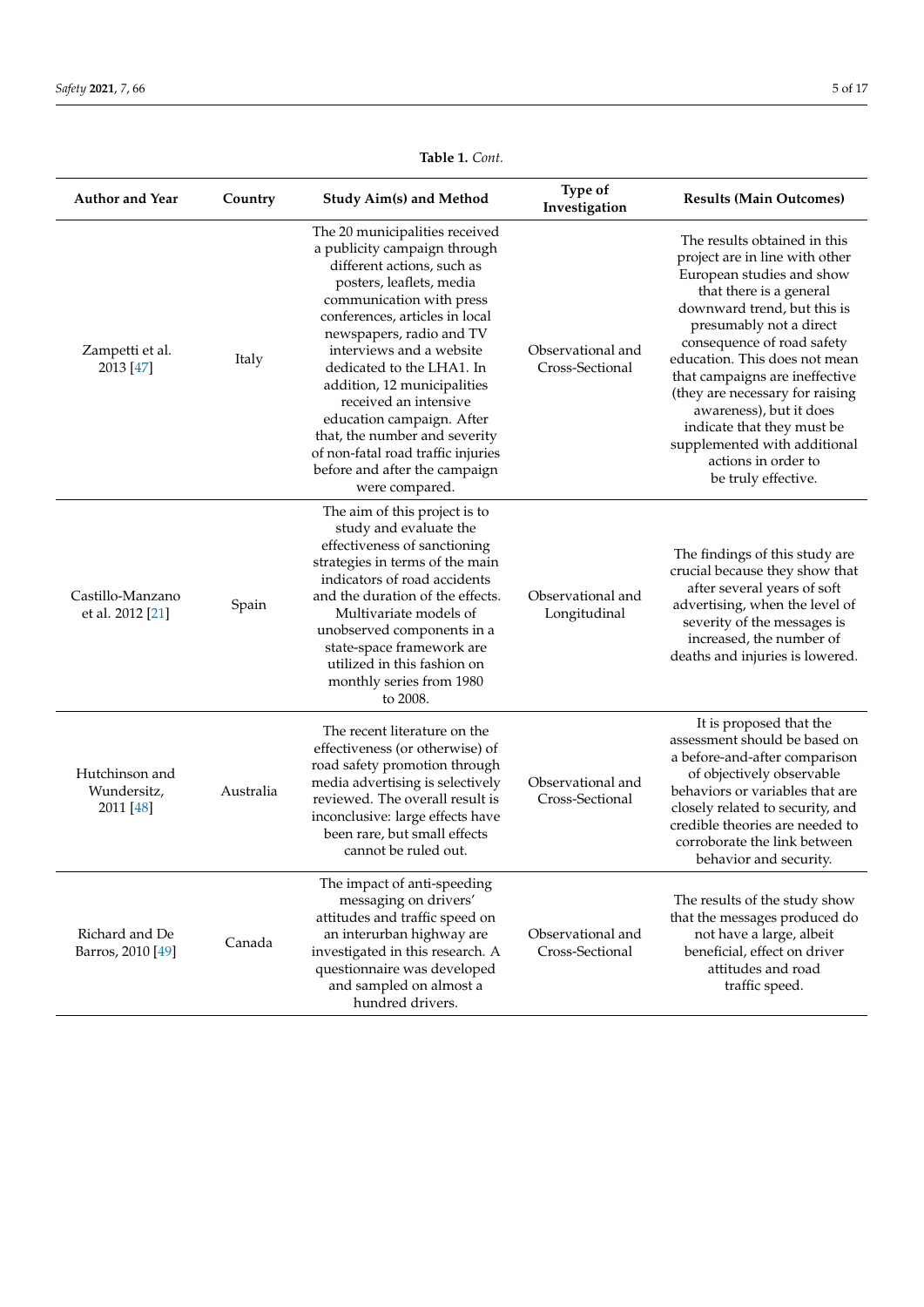| <b>Author and Year</b>      | Country              | <b>Study Aim(s) and Method</b>                                                                                                                                                                                                                                                                                                                                                | Type of<br>Investigation             | <b>Results (Main Outcomes)</b>                                                                                                                                                                                                                                                                                                                                                                                                                                                                                                                           |
|-----------------------------|----------------------|-------------------------------------------------------------------------------------------------------------------------------------------------------------------------------------------------------------------------------------------------------------------------------------------------------------------------------------------------------------------------------|--------------------------------------|----------------------------------------------------------------------------------------------------------------------------------------------------------------------------------------------------------------------------------------------------------------------------------------------------------------------------------------------------------------------------------------------------------------------------------------------------------------------------------------------------------------------------------------------------------|
| Fell et al. 2008 [50]       | <b>United States</b> | The National Highway Traffic<br>Safety Administration<br>(NHTSA) has funded a<br>number of projects in Georgia,<br>Louisiana, Pennsylvania,<br>Tennessee, Texas, Indiana<br>and Michigan.                                                                                                                                                                                     | Observational and<br>Cross-Sectional | Fatal accidents in Georgia,<br>Tennessee, Indiana and<br>Michigan were significantly<br>reduced after using an<br>interrupted time series analysis<br>of FARS data comparing the<br>proportion of alcohol drinking<br>and non-drinking drivers in<br>fatal accidents. In turn,<br>significant reductions were<br>made in a second measure,<br>alcohol-related deaths per 100<br>million miles traveled per<br>vehicle, in Indiana and<br>Michigan. The other three<br>states showed<br>only minor changes.                                               |
| Solomon et al.<br>2008 [51] | <b>United States</b> | There were three key<br>components to the Labor Day<br>holiday campaign: (1) DWI<br>enforcement, (2) public<br>awareness efforts and (3)<br>evaluation. The 2006 program<br>used approximately \$10<br>million in congressionally<br>funded audiovisual ads. The<br>message sent out in these<br>campaigns was that drunk<br>drivers would be arrested by<br>the authorities. | Observational and<br>Cross-Sectional | National random-sampling<br>telephone surveys conducted<br>before and shortly after the<br>campaign revealed that the<br>media campaign raised<br>awareness of law enforcement<br>repression and a small increase<br>in the perceived likelihood of<br>being arrested for drinking<br>and driving, but did not reflect<br>self-reported changes in<br>driving behavior while<br>intoxicated.                                                                                                                                                             |
| Zwicker et al.<br>2007 [52] | <b>United States</b> | The state implemented an<br>advertising and<br>implementation model for<br>NHTSA's advertising and<br>enforcement program. This<br>program was conducted in<br>specific counties with the goal<br>of reducing driving and<br>alcohol-related deaths.                                                                                                                          | Observational and<br>Longitudinal    | State DMV surveys in the<br>chosen counties showed a<br>significant increase in<br>information from drivers after<br>the campaign that they had<br>heard of poor driving and had<br>gone through a sobriety<br>checkpoint. Consequently,<br>traffic assessments of drivers'<br>blood alcohol concentrations<br>revealed a considerable<br>decrease in the proportion of<br>drivers with a positive BAC at<br>the end of the campaign when<br>compared to the same period<br>the previous year. Each month,<br>one fatality is expected to<br>be avoided. |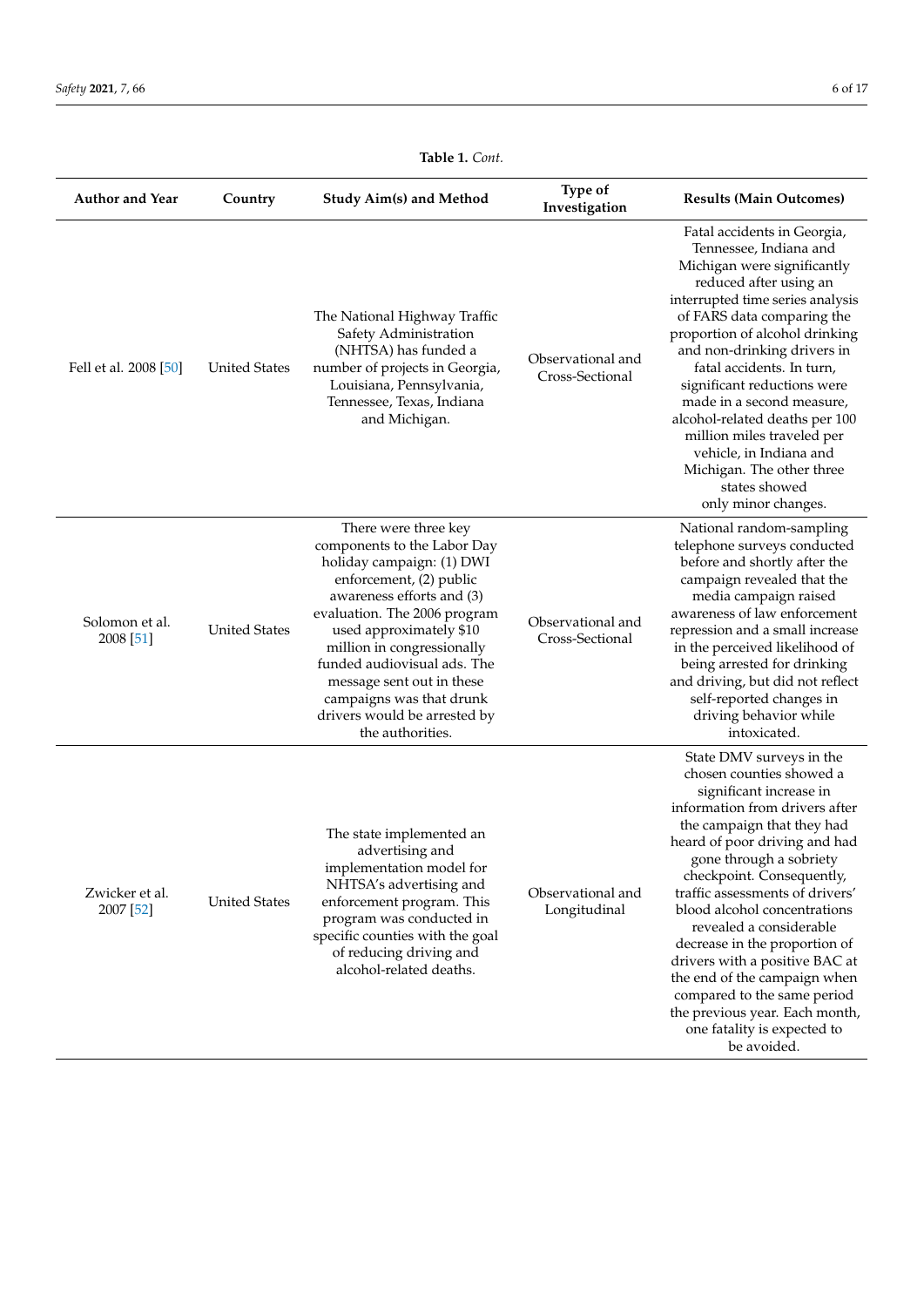| <b>Author and Year</b>      | Country              | <b>Study Aim(s) and Method</b>                                                                                                                                                                                                                                                                                                                                                                                                                  | Type of<br>Investigation             | <b>Results (Main Outcomes)</b>                                                                                                                                                                                                                                                                                                                                                                                                                                                                           |
|-----------------------------|----------------------|-------------------------------------------------------------------------------------------------------------------------------------------------------------------------------------------------------------------------------------------------------------------------------------------------------------------------------------------------------------------------------------------------------------------------------------------------|--------------------------------------|----------------------------------------------------------------------------------------------------------------------------------------------------------------------------------------------------------------------------------------------------------------------------------------------------------------------------------------------------------------------------------------------------------------------------------------------------------------------------------------------------------|
| Whittam et al.<br>2006 [53] | <b>United States</b> | This study shows the<br>evaluation of a 1/2 month<br>multimedia traffic safety<br>campaign targeting young<br>drivers in Northeast Tennessee.<br>Interviews and discussion<br>groups with young people<br>were carried out to determine<br>the impact on crash<br>frequencies among drivers<br>aged 16 to 19 years, baseline<br>data, intervention and accident<br>monitoring were obtained<br>from the statistics maintained<br>for the state. | Observational and<br>Longitudinal    | According to a time series<br>analysis of these data, crashes<br>involving 16-19-year-old<br>drivers reduced by 21.6<br>percent at the period of<br>intervention, whereas a control<br>area in the southeast of<br>Tennessee revealed no<br>significant changes.                                                                                                                                                                                                                                         |
| Tay, 2005 [54]              | Australia            | This project evaluated the<br>effectiveness of advertising<br>and law enforcement<br>campaigns against speeding<br>and driving under the<br>influence of alcohol.                                                                                                                                                                                                                                                                               | Observational and<br>Cross-Sectional | Regarding the results, the<br>advertising and enforcement<br>campaigns against speeding<br>did not show an independent<br>effect. However, its interactive<br>impact was significant in<br>reducing serious accidents<br>involving young drivers.                                                                                                                                                                                                                                                        |
| Tay, 2005 [55]              | Australia            | Drunk driving publicity and<br>compliance campaigns in<br>Victoria have been extensively<br>evaluated. In this sense, the<br>results obtained have<br>generated a great debate.<br>When evaluating the same<br>data from previous studies,<br>this document confirms the<br>effectiveness of the campaigns<br>and tested various<br>assumptions and<br>model specifications.                                                                    | Observational and<br>Cross-Sectional | After the evaluation, the<br>results obtained were solid and<br>showed the effectiveness of the<br>campaigns to reduce serious<br>accidents during hours of high<br>alcohol consumption.                                                                                                                                                                                                                                                                                                                 |
| Miller et al.<br>2004 [56]  | New Zealand          | In late 1996, nearly a third of<br>the country received alcoholic<br>beverage buses and<br>community alcohol testing<br>programs. This article<br>compares three approaches to<br>the required breath test (CBT),<br>which involves testing all<br>stopped drivers.                                                                                                                                                                             | Observational and<br>Cross-Sectional | Actions such as aggressive<br>CBT plus zero alcohol<br>tolerance for youth, booze<br>buses and a media blitz proved<br>to be dramatically effective. At<br>the time of carrying out these<br>actions at the same time, night<br>accidents with serious and<br>fatal injuries were reduced by<br>half. Sustained effort appears<br>to be critical. With stepwise,<br>increasingly evident and<br>inevitable checkpoints, better<br>outcomes can be attained than<br>with an "ideal"<br>beginning program. |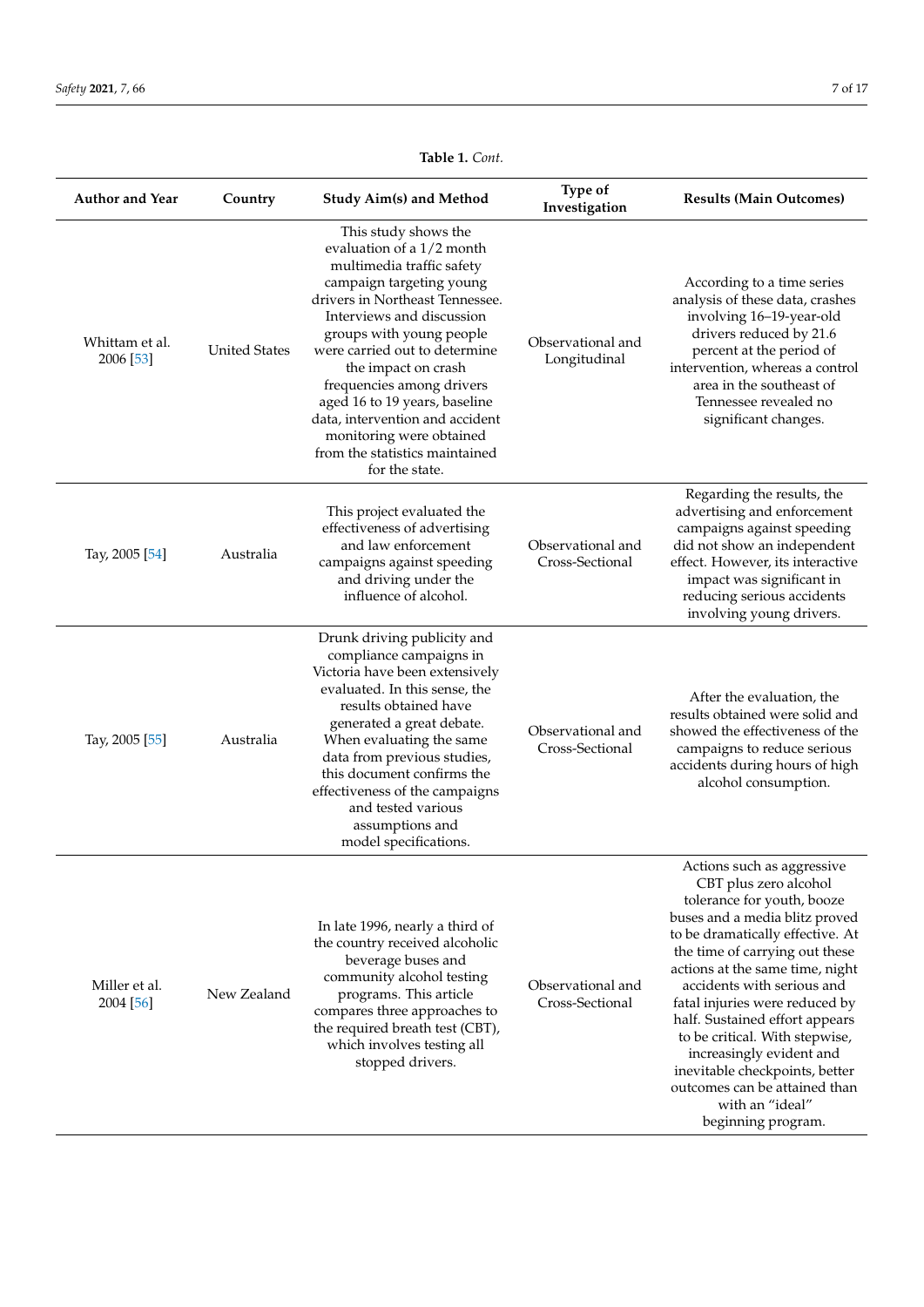| <b>Author and Year</b>         | Country              | <b>Study Aim(s) and Method</b>                                                                                                                                                                                                                                                                                                                                                                                                                                                                                                                 | Type of<br>Investigation             | <b>Results (Main Outcomes)</b>                                                                                                                                                                                                                                                                                                                                                               |
|--------------------------------|----------------------|------------------------------------------------------------------------------------------------------------------------------------------------------------------------------------------------------------------------------------------------------------------------------------------------------------------------------------------------------------------------------------------------------------------------------------------------------------------------------------------------------------------------------------------------|--------------------------------------|----------------------------------------------------------------------------------------------------------------------------------------------------------------------------------------------------------------------------------------------------------------------------------------------------------------------------------------------------------------------------------------------|
| Agent et al.<br>2002 [57]      | <b>United States</b> | The campaign's assessment<br>phase comprised documenting<br>program-related actions<br>(advertising and compliance)<br>as well as assessing the results.<br>The data from accidents that<br>occurred during the campaign<br>were compared to data from<br>the same period in previous<br>years as part of the review. The<br>number of arrests and other<br>law enforcement activities, as<br>well as telephone polls of<br>drivers done before and after<br>the campaign, and a summary<br>of the sorts of advertising,<br>were all reported. | Observational and<br>Cross-Sectional | The campaign resulted in an<br>increase in the number of<br>drivers who were aware of the<br>program, as well as an increase<br>in the number of drivers who<br>had heard particular details<br>about the campaign. The<br>surveys, on the other hand,<br>found no change in<br>self-reported behavior or a<br>perception of an increased<br>chance of arrest for driving<br>after drinking. |
| Tay and Ozanne,<br>2002 [58]   | New Zealand          | This study examined the<br>impact of a fear-based<br>advertising campaign aimed at<br>reducing unsafe driving<br>behavior and fatal accident<br>rates. To carry it out, it was<br>argued that this type of<br>campaign, characterized by<br>touching a chord with drivers,<br>could be very effective.<br>However, the most<br>impressionable population is<br>only a part of it.                                                                                                                                                              | Observational and<br>Cross-Sectional | This study showed that fatal<br>accident rates, after the<br>broadcast of the campaign,<br>had been reduced in three<br>groups of drivers: women<br>between 15 and 24 years old,<br>women between 25 and 34<br>years old and men between 35<br>and 54 years old.                                                                                                                             |
| Ulleberg, 2001 <sup>[59]</sup> | Norway               | The present analysis aimed to<br>identify young drivers'<br>subtypes ( $n = 2524$ ) and<br>evaluate how they responded<br>to a road safety campaign.                                                                                                                                                                                                                                                                                                                                                                                           | Observational and<br>Cross-Sectional | After the study, it was found<br>that the subtypes differed in<br>how they evaluated and<br>responded to the road safety<br>campaign. The results of the<br>analysis showed that the<br>campaign seemed to attract the<br>most low-risk subtypes.                                                                                                                                            |
| Tay, 2001 [60]                 | New Zealand          | The Land Transportation<br>Safety Authority (LTSA)<br>implemented an enhanced<br>speed and alcohol control<br>campaign, supported by<br>powerful graphic<br>advertisements on television in<br>October 1995. Macpherson and<br>Lewis (1996, 1998).<br>With the aim of reducing the<br>enormous cost of traffic<br>accidents in New Zealand,<br>estimated at NZ \$3.3 billion<br>in 1994.                                                                                                                                                       | Observational and<br>Cross-Sectional | The results showed that the<br>campaign was effective in<br>reducing the number of<br>serious victims.                                                                                                                                                                                                                                                                                       |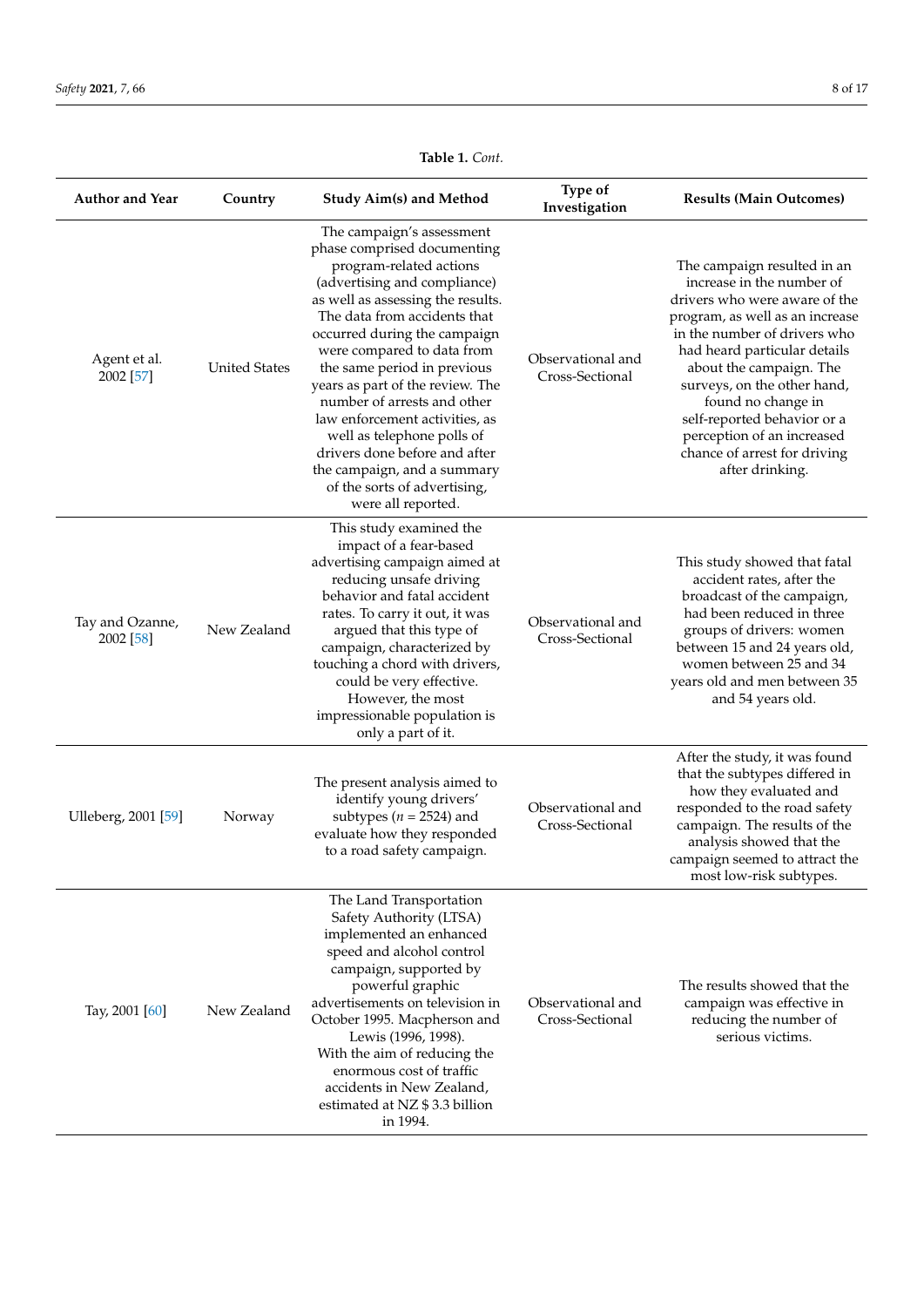<span id="page-8-0"></span>

| <b>Author and Year</b>             | Country              | Study Aim(s) and Method                                                                                                                                                                                                                                                                                                                                                                                                                            | Type of<br>Investigation             | <b>Results (Main Outcomes)</b>                                                                                                                                                                                                                                                                                                                                                                              |
|------------------------------------|----------------------|----------------------------------------------------------------------------------------------------------------------------------------------------------------------------------------------------------------------------------------------------------------------------------------------------------------------------------------------------------------------------------------------------------------------------------------------------|--------------------------------------|-------------------------------------------------------------------------------------------------------------------------------------------------------------------------------------------------------------------------------------------------------------------------------------------------------------------------------------------------------------------------------------------------------------|
| Macpherson and<br>Lewis, 1998 [61] | New Zealand          | In this project, data on<br>campaign advertising<br>exposure and other variables<br>believed to be associated with<br>drunk driving behavior are<br>displayed. In this sense, they<br>were subjected to regression<br>analysis to measure the<br>relationship between the<br>incidence of campaign ads and<br>positive evidence breath tests.                                                                                                      | Observational and<br>Cross-Sectional | After the study, it should be<br>noted that only a tenuous<br>relationship was found, since it<br>was important for the success<br>of an advertising campaign<br>that it was linked to<br>the application.                                                                                                                                                                                                  |
| Murry et al.<br>1993 [62]          | <b>United States</b> | In this study, an analysis of the<br>impact of a paid advertising<br>campaign that aims to reduce<br>the rate of drunk driving in<br>young people was carried out.<br>To do so, it was investigated<br>utilizing (1) before and after<br>test sample surveys collected<br>from both a campaign and a<br>control location, as well as (2)<br>time-series intervention<br>modeling of monthly traffic<br>accident data collected from<br>both sites. | Observational and<br>Longitudinal    | These compatible analyses<br>show collaborative evidence<br>that the advertising campaign<br>was successful and reduced<br>the driving behavior and<br>alcoholism of young men and,<br>consequently, traffic accidents.                                                                                                                                                                                     |
| McLean et al.<br>1991 [63]         | Australia            | The NHMRC's Highway<br>Accident Investigation Unit<br>conducted a survey of alcohol<br>in drivers' breath in 1989 to<br>monitor the effectiveness of<br>random breath tests (RBTs) by<br>the police.                                                                                                                                                                                                                                               | Observational and<br>Cross-Sectional | The study found a 40 percent<br>reduction in the proportion of<br>drivers above the legal blood<br>alcohol limit. A de-escalation<br>went hand in hand with the<br>increase in the level of<br>publicity for RBT police<br>operations. Additionally, other<br>factors may have played a role<br>in these significant reductions:<br>advertising followed by a rise<br>in the number<br>of RBT applications. |
| King and Reid,<br>1990 [64]        | <b>United States</b> | Building on the general body<br>of research on fear and<br>persuasion, this study was<br>conducted to address the<br>question of whether threats of<br>physical injury of varying<br>intensity and the focus of<br>injury outcome produce<br>differences in increased fear<br>between individuals, and how<br>fear affects cognitive,<br>evaluative and behavioral<br>responses to public service<br>announcements against<br>alcohol and driving. | Experimental and<br>Cross-Sectional  | No differences were found<br>across the treatments in<br>support argumentation,<br>attitude toward the PSAs or<br>intention to drink and drive.                                                                                                                                                                                                                                                             |

The mapping of the bibliography has covered, in terms of selection dates, the beginning of the databases previously named and the first part of the month of June 2021.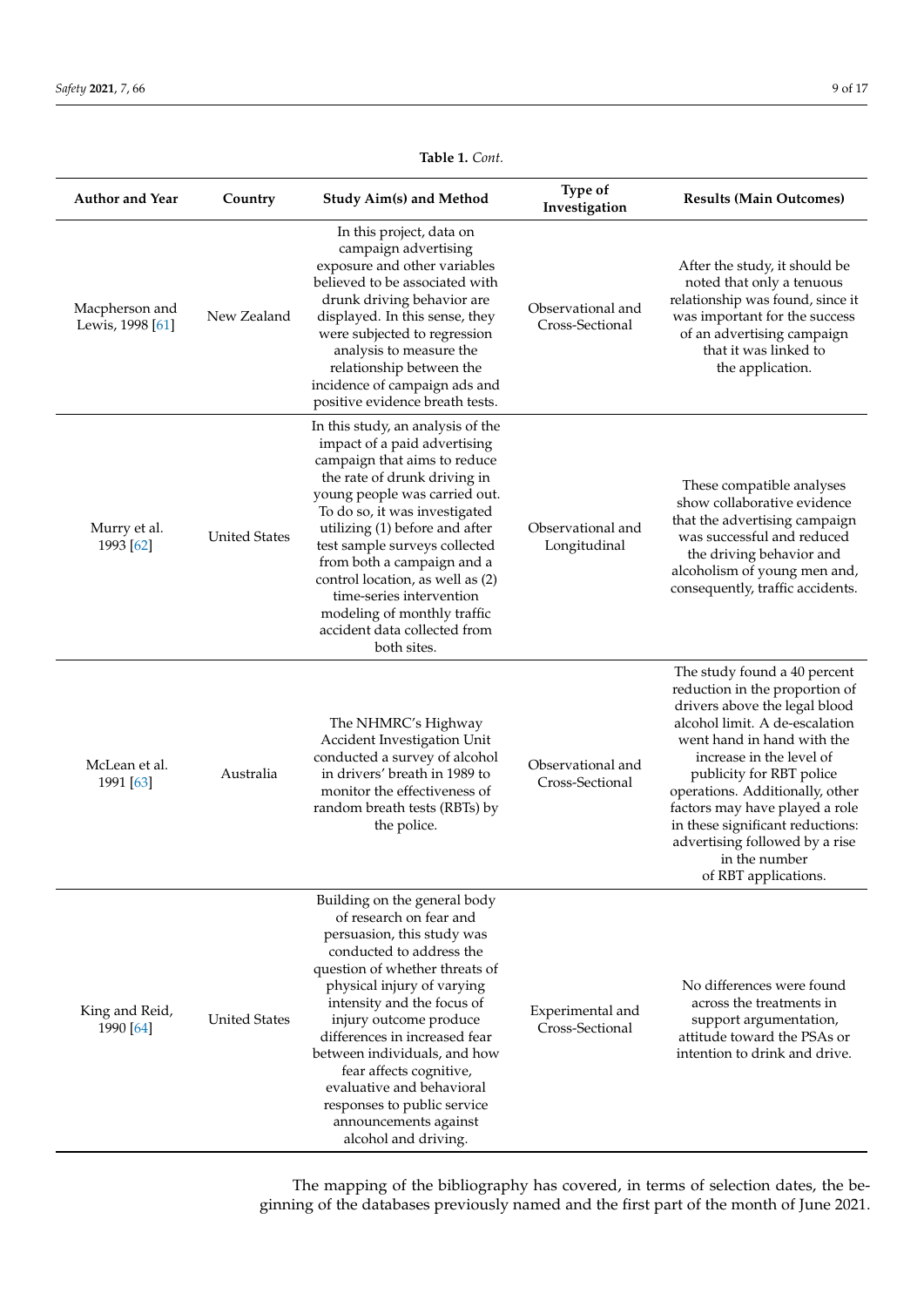The keywords that were used to search the bibliography were the following: "road traffic campaigns", "communication campaigns", "advertisements", "publicity", "mobility", "evaluation", "effects", "effectiveness" and "road users". The mentioned words were selected after carrying out a study of different articles in the same field. These are the keywords most frequently used in this type of research.

### 2.1.3. Step 3: Selecting the Studies

The articles that were not selected at this stage were those that were not focused on the objective of our research. Therefore, studies evaluating prevention tools and related measures not directly related to advertising or communication campaigns in traffic and road safety were set aside. Therefore, evaluations of weather training or road safety education programs or other similar resources were not included. In addition, publications that emerged through letters, editorials, speeches, conferences/abstracts or case reports were not included.

The authors conducted an individual-level evaluation of a subset of topics and abstracts to subsequently meet and discuss the usefulness of each piece of content, as well as to resolve any discrepancies.

#### 2.1.4. Step 4: Charting the Data

After assessment by the authors, the articles that met the inclusion criteria were critically reviewed using the descriptive-analytic method of Arksey and O'Malley [\[37\]](#page-14-18).

The following information was retrieved and recorded for each selected article: author(s), year of publication, country of study, study design, user group analyzed, sample size, main findings and highlighted results (as shown in Table [1\)](#page-8-0).

#### 2.1.5. Step 5: Collating, Summarizing and Reporting the Results

The graphical data were placed in tables and summarized. In addition, they were complemented with descriptive data, analyzed through a thematic organizational strategy (Table [1\)](#page-8-0).

#### *2.2. Ethics Statement*

This study was approved by the Ethics Committee of the University Research Institute on Traffic and Road Safety (INTRAS) at the University of Valencia (IRB approval number HE0002020621), certifying that the study design and protocols responded to the general ethical principles applicable for this type of research.

#### **3. Results**

#### *3.1. Search Results*

The keywords used for the literature search identified a total of 613 possible articles. From all of them, discarding of certain research was carried out based on the elimination of duplicate or non-accessible items. In addition, observations were carried out to manually select articles that fit the objective of the present review, leaving 27 eligible articles. Figure [1](#page-10-0) shows the data source search and selection process.

#### *3.2. Characteristics of Eligible Research Articles*

Although no time limits were placed on the search, the 27 studies that met the inclusion criteria were published between 1990 and 2020. Most of them were published in English (*n* = 26), except for one in Spanish. The studies were conducted in 13 countries, with five continents represented. However, most of the research during the late 1990s and early 2000s concentrated in the United States (*n* = 7), and the oceanic countries, Australia (*n* = 5), and New Zealand  $(n = 4)$ . Meanwhile, most of the remaining countries began their research on the effectiveness of road advertising campaigns after 2010: Pakistan (*n* = 2), Indonesia (*n* = 1), Thailand (*n* = 1), Ethiopia (*n* = 1), Poland (*n* = 1), Greece (*n* = 1), Italy (*n* = 1), Spain (*n* = 1), Norway (*n* = 1) and Canada (*n* = 1).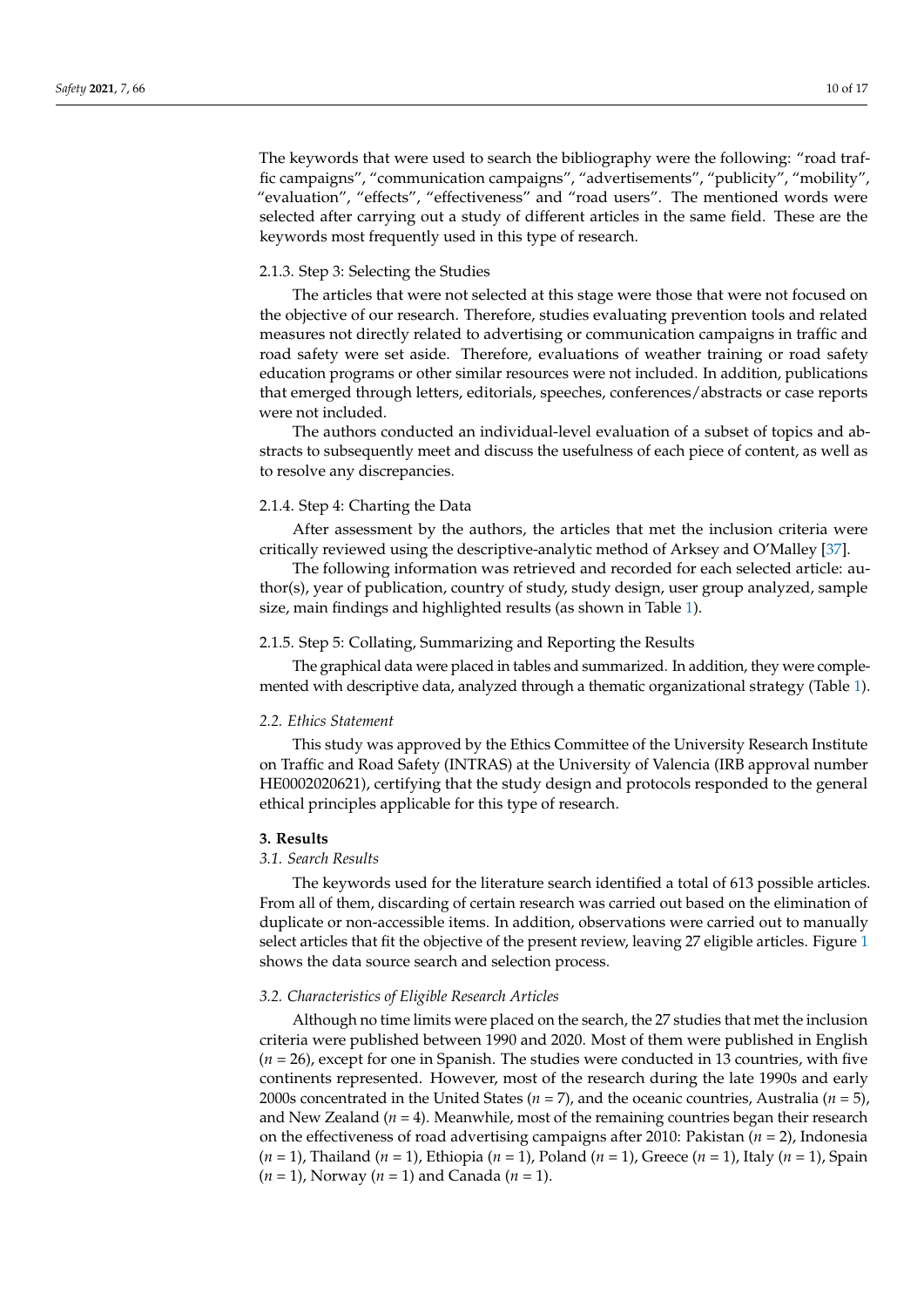<span id="page-10-0"></span>

**Figure 1.** PRISMA diagram. Abbreviations: WOS (Web of Science); APA (American Psychological Association). **Figure 1.** PRISMA diagram. Abbreviations: WOS (Web of Science); APA (American Psychological Association).

Most of the evaluations used a non-experimental or observational methodology (*n* = 24). Surveys during and after the broadcasting of the campaigns, focus groups and structured interviews, as well as the frequency of the behaviors targeted by the campaigns (e.g., alcohol and drug consumption, seat belt use, etc.) and accident and traffic fatality data were the most used tools to conclude the degree of effectiveness of the advertisement. Only Figure 3.000 states (*n* and the United States of the United States and Trendon, Where the researcher manipulated the relevant variables to check whether the expected changes occurred (or not). In 5), and New Zealand (*n* = 4). Meanwhile, most of the remaining countries began their addition, one of the studies used a mixed methodology (experimental, quasi-experimental)<br>and classrootional) is endeated a hiteraries the spectral developed also ised devices two of the evaluations made use of the experimental method, where the researcher manipand observational) in order to determine the most valid methodological design.

ally select articles that fit the objective of the present review, leaving 27 eligible articles.

The communication campaigns evaluated also show variability in terms of content. About one-third of the campaigns had among their objectives or as their main objective the reduction of drinking and driving (*n* = 10), concluding that it was effective in reducing this risky behavior, although not to the same extent in all cases. Coincidentally, the most recent campaigns were the ones that obtained the best results (e.g., [\[39,](#page-14-20)[46\]](#page-15-4)), while those with reduced effects were mostly carried out in the 1990s (e.g., [\[61,](#page-15-19)[64\]](#page-15-22)). Some advertisements were aimed at the use of passive prevention measures, such as helmets, seat belts and child restraint systems  $(n = 2)$ . In both cases, a positive albeit temporary effect on changing user behavior was observed [\[40](#page-14-21)[,41\]](#page-14-22). In campaigns where speeding was the predominant theme  $(n = 3)$ , small effects were observed [\[49](#page-15-7)[,54\]](#page-15-12), which increased considerably when the ad included high levels of emotion and impact [\[43\]](#page-15-1).

Other themes included in the evaluated campaigns were the predisposition to ambulance passing [\[42\]](#page-15-0), and driver fatigue [\[44\]](#page-15-2), showing positive effects during and after the broadcast. The rest of the campaigns were more generic in that they did not put the focus on a specific risk factor but on several of them (*n* = 10). This block, in general, found a certain trend in the reduction of accident rates, although not only due to the advertising campaign (e.g.,  $[47,60]$  $[47,60]$ ). In addition, they manifested the clear effect of harshness in advertisements, associating it with greater effectiveness [\[21\]](#page-14-5).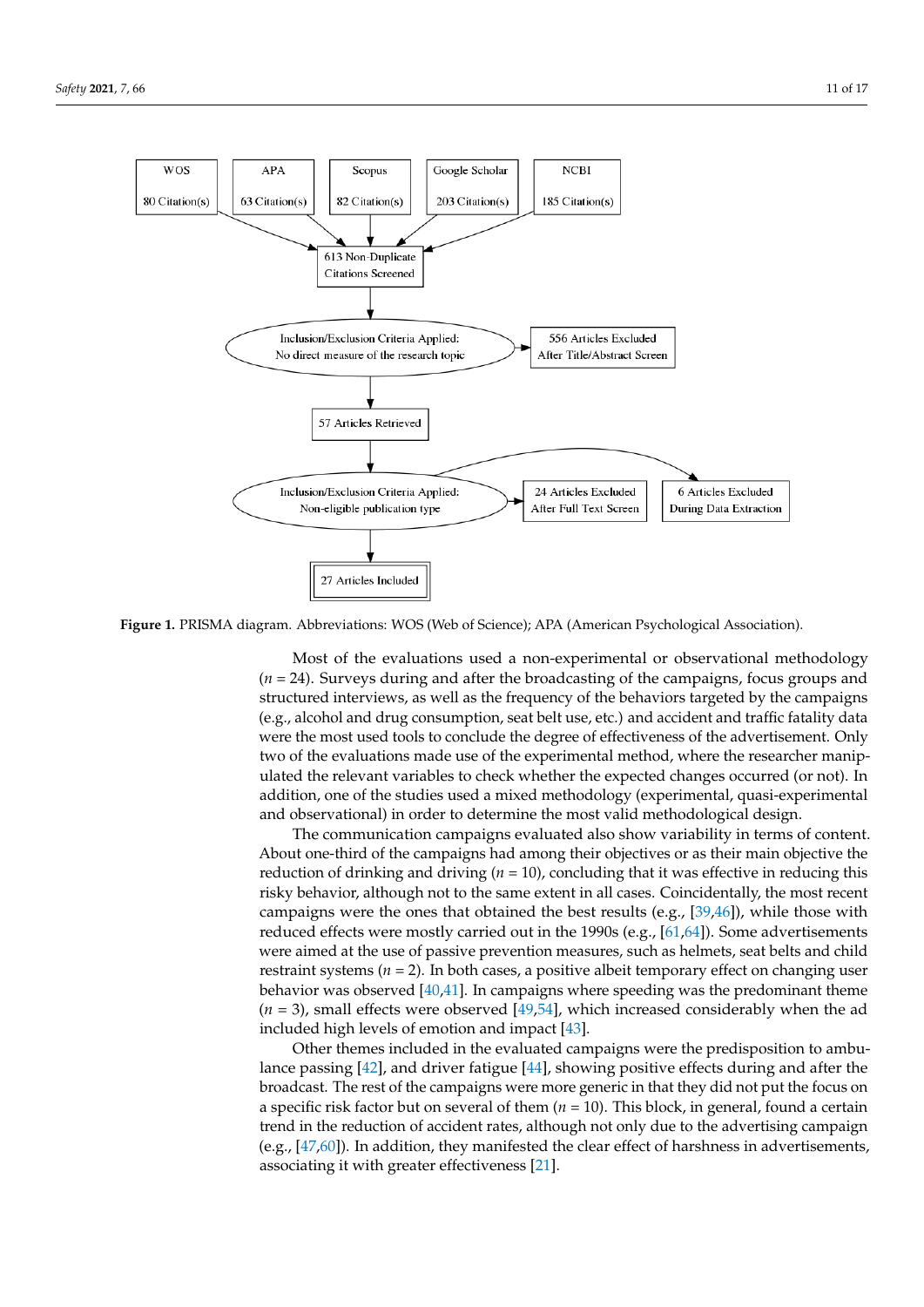## **4. Discussion**

The present systematic review aims to know the number and type of scientific articles that evaluated traffic and road safety awareness campaigns that have been applied and their main findings. Undoubtedly, the media have a fundamental role in transmitting ideas that increase collective well-being to the population. In this block, we can include the traffic and road safety advertising campaigns [\[65\]](#page-15-23), with the tools of social marketing being the ones used to achieve awareness [\[66](#page-15-24)[–68\]](#page-15-25).

The first point to be commented on is the scarcity of articles found. Being a subject with a long history, only 27 articles were found that fit the search criteria. Although this was something we were already aware of, it is surprising that campaigns that take such high economic, personal and time resources from governmental institutions and private entities are not formally and exhaustively evaluated to determine whether they are really effective [\[18\]](#page-14-3). It is often assumed that providing information to the user will automatically lead to changes in their behavior, but this does not have to be the case. There are multiple factors involved in this process, such as the way the information is conveyed or the viewer's personality [\[69\]](#page-16-0).

In this regard, it is especially important to know what to inform about and how to inform. In addition, the communication strategy and even the resources used will probably have to be modified depending on the target audience we are addressing at any given time [\[70\]](#page-16-1). Therefore, it is essential to evaluate the effectiveness of campaigns, as it will provide information on which communication strategies are more appropriate, the way to address different types of audience, as well as to know the points on which to place more emphasis and those that are already integrated with the user [\[71\]](#page-16-2). The more evaluations that are conducted in this area, the more information will be known to design targeted and effective awareness campaigns.

With this in mind, a question arises: why are road communication and awareness campaigns not evaluated? One possibility is the difficulty in conducting such an evaluation. Crash reduction at a given point in time is often related to a variety of factors [\[72\]](#page-16-3). Therefore, it is difficult to evaluate the weight of a campaign when it is developed together with other preventive measures such as road safety education programs or changes in legislation [\[73\]](#page-16-4). In this sense, some studies suggest the establishment of several of these measures at the same time has more positive consequences than when these same measures are carried out independently [\[46\]](#page-15-4). Another possible reason for not evaluating communication campaigns is that it requires extra financial expenditure. However, being such a recurrent and common tool, that small added effort can provide very relevant information that would allow improving the following campaigns, thus reducing their actual cost [\[46,](#page-15-4)[74\]](#page-16-5). In addition, investment in designing more effective campaigns also reduces the economic and personal costs resulting from traffic accidents [\[75](#page-16-6)[,76\]](#page-16-7). Therefore, this is a necessary and ultimately recoverable investment.

#### *4.1. Effectiveness of Advertising Campaigns*

Focusing on the evaluation of traffic and road safety advertising campaigns, the selected articles show considerable variability in the degree of effectiveness of the analyzed campaigns. In some cases, significant changes in relevant behaviors and/or attitudes are observed after exposure to the communication campaign (e.g., [\[39](#page-14-20)[,42\]](#page-15-0)). However, other research finds no positive effects of traffic ads (e.g., [\[64\]](#page-15-22)), or very slight ones (e.g., [\[49\]](#page-15-7)). In any case, it seems clear that the greatest impact is achieved when communication campaigns work in support of other measures such as road safety education programs or increased penalties [\[46\]](#page-15-4). This is congruent with the systematic review conducted by Staton et al. (2016) [\[12\]](#page-13-8), which concludes that low- and middle-income countries use legislation as the preventive tool, but that its effectiveness would increase significantly if they combined such a measure with interventions in the form of road safety education programs and/or communication campaigns.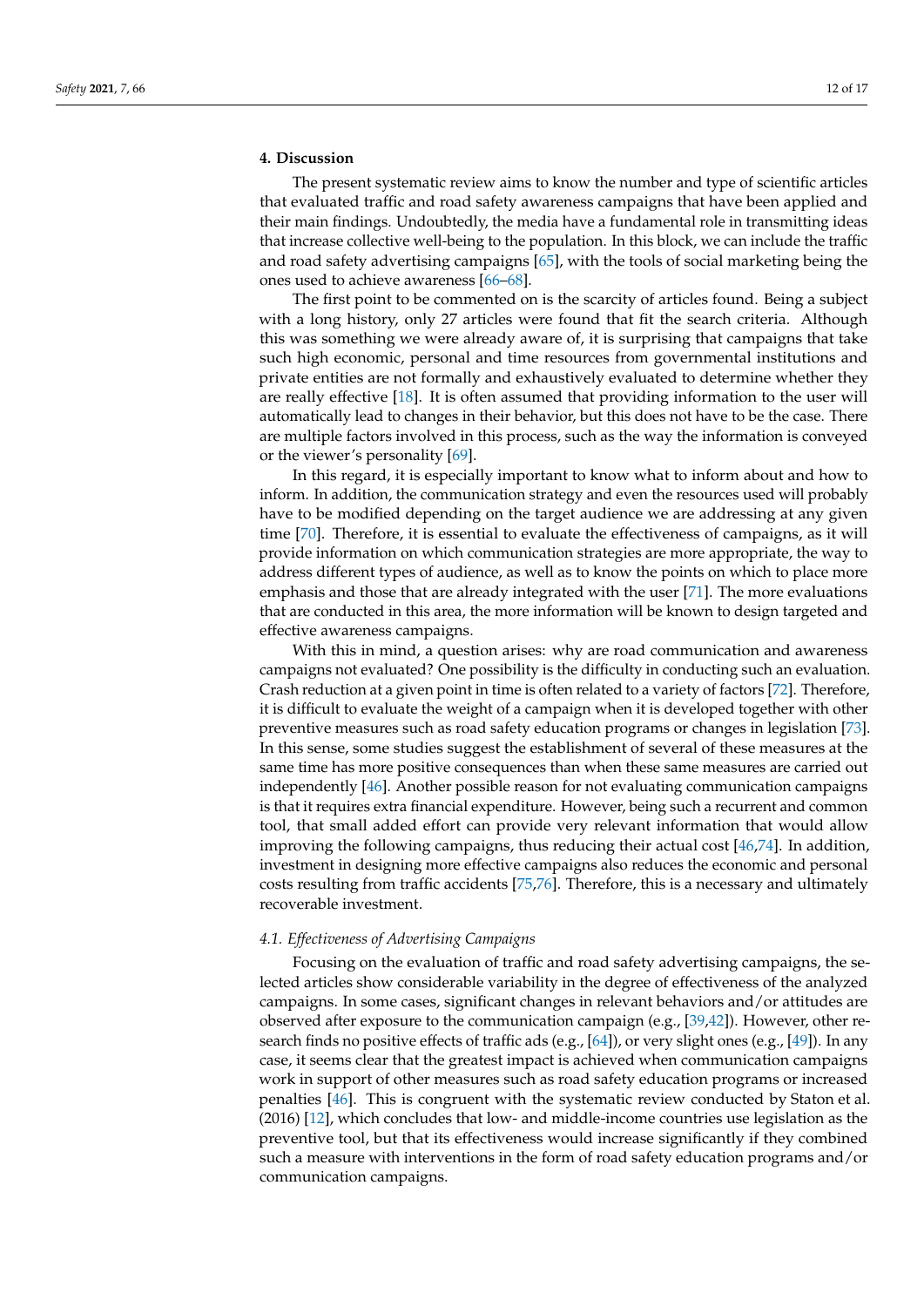It should be emphasized that recalling a campaign is not necessarily accompanied by actual behavior change; thus, it is possible that actual behavioral modifications may occur (or not) as a consequence of a recalling campaign, making this not their essential focus [\[57\]](#page-15-15). In this regard, various empirical studies highlight that road users engaging the most in risky behaviors, as well as those having a lower road risk perception, are usually the ones less likely to modify their behavioral patterns, especially if they are rather risk-prone [\[77](#page-16-8)[,78\]](#page-16-9). On the other hand, the low-risk driver profile is the one that usually most adapts to the norms exposed whether in advertisements, or in other potential information sources [\[59\]](#page-15-17). Therefore, it is necessary to propose communication strategies that capture users' attention and manage to convince them of the need not to engage in risky behavior on the road, regardless of their driver profile [\[71\]](#page-16-2).

In this sense, and given that studies keep several differences in terms of the nature and type of the issues they consider as "key factors to intervene" through a communicative campaign, one must ask about what variables, features and/or approaches should be taken into account to improve the effectiveness of an advertisement. Apparently, a key element is the emotionality of the audiovisual piece [\[31\]](#page-14-12). Exposing the viewer to crude, realistic and even violent scenes has shown positive effects because the user can empathize and put himself in the victim's place [\[79\]](#page-16-10). However, we must be careful because prolonged exposure to scenes of certain violence can have the opposite effect as they produce habituation. Therefore, the ideal would be to increase the level of harshness after a prolonged period of moderate advertising [\[21\]](#page-14-5). Therefore, more aggressive campaigns should be complemented with other types of resources that maintain the emotional and informative element but are not so visually striking [\[80\]](#page-16-11). In this sense, different narrative resources can be used, such as reflective, creative and even humorous ads, to make the campaign effective. This makes the viewer consider a change in their driving behaviors and attitudes behind the wheel [\[81\]](#page-16-12).

Another important factor that is exposed in some of the analyzed articles is the time of effectiveness of a communication campaign. In general, the effect is time-limited [\[40\]](#page-14-21). This is consistent with the idea that communication campaigns are usually more effective when they are of short duration and tied to a specific measure [\[22\]](#page-14-6). A clear example is holiday periods where sanctions and increased policing are supported by a high frequency of preventive messages in the media.

#### *4.2. Methodology for Campaign Evaluation*

Great variability was found in the methodology employed in the selected articles, making use of both observational (e.g.,  $[39,48]$  $[39,48]$ ) and experimental methods (e.g.,  $[43]$ ), as well as cross-sectional (e.g., [\[46\]](#page-15-4)) and longitudinal ones (e.g., [\[40\]](#page-14-21)).

In this regard, of particular interest is the analysis by Adamos and Nathanail (2016) [\[44\]](#page-15-2), in which they make a comparison of the experimental, quasi-experimental and nonexperimental (or observational) methods. Their conclusion is clear: the pre–post design is the one that demonstrates better predictability. They add that the more constructs are included as independent variables, predictability values become more reliable, with the "intention" factor being the one best at predicting the change in user behavior.

#### *4.3. Practical Implications of the Study*

This review is a first evaluation of the strategies used in measuring the effectiveness of traffic communication campaigns. It brings together research from around the world with the purpose of determining the best way to evaluate such campaigns. The scarcity of studies and the variability of results highlight the need to continue this line of research in future traffic campaigns. This is the only way to understand what factors are key for an advertisement to change risk behavior, thus establishing certain guidelines and strategies to improve communication with users through social media.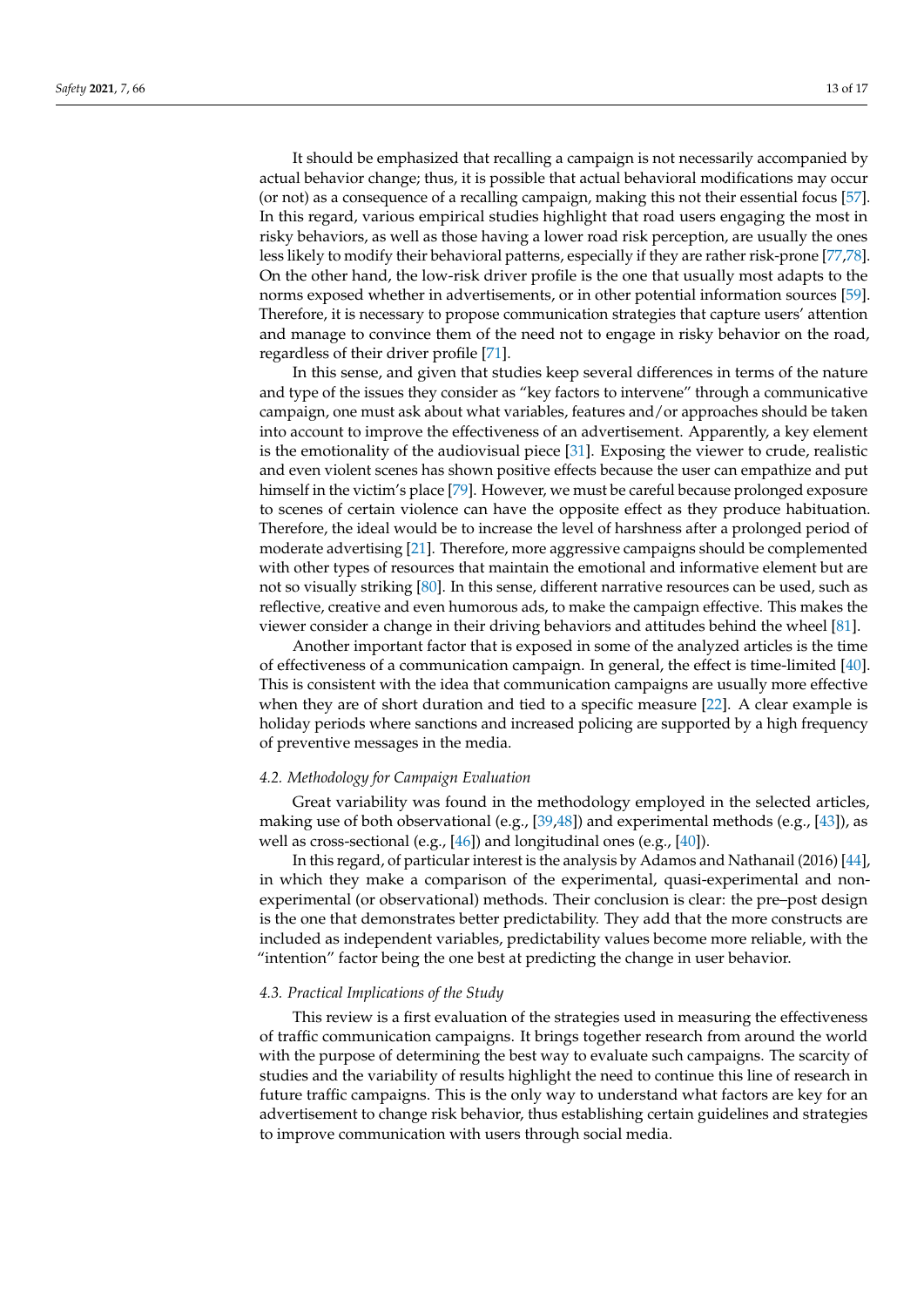# **5. Conclusions**

The results of this systematic review point to the problematic paucity of literature on the formal evaluation of communication campaigns in the traffic and road safety sector. This means that there is little information on the effectiveness of campaigns in isolation. Evaluation is especially important to detect which commonly used strategies and practices are ineffective. Hopefully, as evaluations become more common in this sector, there will also be developments so that new methods of behavior modification will come into play instead of continuing to use techniques that have not yet proven to be effective [\[18\]](#page-14-3). Therefore, the knowledge provided by the existing evaluations collected in this systematic review, as well as those that will be conducted in the coming years, will provide data of interest for the design and development of future traffic and road safety communication campaigns.

**Author Contributions:** For this study, F.A. and M.F. conceived and designed the research, and performed the data collection; S.A.U. and M.F. analyzed the data; C.F. and S.A.U. contributed with reagents/materials/analysis tools; M.F. and S.A.U. wrote and revised the paper. All authors have read and agreed to the published version of the manuscript.

**Funding:** This work was supported by the research grant ACIF/2020/035 (MF) from "Generalitat Valenciana". Funding entities did not contribute to the study design or data collection, analysis, interpretation, or in writing the manuscript.

**Institutional Review Board Statement:** The study was conducted according to the guidelines of the Declaration of Helsinki, and approved by the Institutional Review Board (or Ethics Committee) of the Research Institute on Traffic and Road Safety (IRB number: HE0002020621, from 2 July 2021).

**Informed Consent Statement:** Not applicable.

**Data Availability Statement:** The data will be available upon reasonable request to the corresponding author.

**Acknowledgments:** The authors wish to thank Víctor Palacio and Mayte Duce for the revisions and to Arash Javadinejad (licensed translator) for the professional edition of the final version of the manuscript.

**Conflicts of Interest:** The authors declare no conflict of interest.

### **References**

- <span id="page-13-0"></span>1. WHO. *Global Status Report on Road Safety 2018: Summary*; World Health Organization: Geneva, Switzerland, 2018.
- 2. Febres, J.D.; García-Herrero, S.; Herrera, S.; Gutiérrez, J.M.; López-García, J.R.; Mariscal, M.A. Influence of seat-belt use on the severity of injury in traffic accidents. *Eur. Transp. Res. Rev.* **2020**, *12*, 1–12. [\[CrossRef\]](http://doi.org/10.1186/s12544-020-0401-5)
- 3. Mataix-Cols, D.; Brander, G.; Chang, Z.; Larsson, H.; D'Onofrio, B.M.; Lichtenstein, P.; Sidorchuk, A.; de la Fernández Cruz, L. Serious transport accidents in Tourette syndrome or chronic tic disorder. *Mov. Disord.* **2021**, *36*, 188–195. [\[CrossRef\]](http://doi.org/10.1002/mds.28301)
- <span id="page-13-1"></span>4. Sieveneck, S.; Sutter, C. Predictive policing in the context of road traffic safety: A systematic review and theoretical considerations. *Transp. Res. Interdiscip. Perspect.* **2021**, *11*, 100–429. [\[CrossRef\]](http://doi.org/10.1016/j.trip.2021.100429)
- <span id="page-13-2"></span>5. Bucsuházy, K.; Matuchová, E.; Zůvala, R.; Moravcová, P.; Kostíková, M.; Mikulec, R. Human factors contributing to the road traffic accident occurrence. *Transp. Res. Procedia* **2020**, *45*, 555–561. [\[CrossRef\]](http://doi.org/10.1016/j.trpro.2020.03.057)
- <span id="page-13-3"></span>6. Kitajima, S.; Shimono, K.; Tajima, J.; Antona-Makoshi, J.; Uchida, N. Multi-agent traffic simulations to estimate the impact of automated technologies on safety. *Traffic Inj. Prev.* **2019**, *20*, S58–S64. [\[CrossRef\]](http://doi.org/10.1080/15389588.2019.1625335) [\[PubMed\]](http://www.ncbi.nlm.nih.gov/pubmed/31381431)
- <span id="page-13-4"></span>7. Zhang, Y.; Jing, L.; Sun, C.; Fang, J.; Feng, Y. Human factors related to major road traffic accidents in China. *Traffic Inj. Prev.* **2019**, *20*, 796–800. [\[CrossRef\]](http://doi.org/10.1080/15389588.2019.1670817) [\[PubMed\]](http://www.ncbi.nlm.nih.gov/pubmed/31710507)
- <span id="page-13-5"></span>8. Alonso, F.; Esteban, C.; Montoro, L.; Useche, S.A. Knowledge, perceived effectiveness and qualification of traffic rules, police supervision, sanctions and justice. *Cogent Soc. Sci.* **2017**, *3*, 1393855. [\[CrossRef\]](http://doi.org/10.1080/23311886.2017.1393855)
- <span id="page-13-6"></span>9. Goniewicz, K.; Goniewicz, M.; Pawłowski, W.; Fiedor, P. Road accident rates: Strategies and programmes for improving road traffic safety. *Eur. J. Trauma Emerg. Surg.* **2016**, *42*, 433–438. [\[CrossRef\]](http://doi.org/10.1007/s00068-015-0544-6)
- 10. Kitamura, Y.; Hayashi, M.; Yagi, E. Traffic problems in Southeast Asia featuring the case of Cambodia's traffic accidents involving motorcycles. *IATSS Res.* **2018**, *42*, 163–170. [\[CrossRef\]](http://doi.org/10.1016/j.iatssr.2018.11.001)
- <span id="page-13-7"></span>11. Lee, Y.Y.; Fang, E.; Weng, Y.; Ganapathy, S. Road traffic accidents in children: The 'what','how'and 'why'. *Singap. Med. J.* **2018**, *59*, 210. [\[CrossRef\]](http://doi.org/10.11622/smedj.2017114)
- <span id="page-13-8"></span>12. Staton, C.; Vissoci, J.; Gong, E.; Toomey, N.; Wafula, R.; Abdelgadir, J.; Zhou, Y.; Liu, C.; Pei, F.; Zick, B.; et al. Road traffic injury prevention initiatives: A systematic review and metasummary of effectiveness in low and middle income countries. *PLoS ONE* **2016**, *11*, e0144971. [\[CrossRef\]](http://doi.org/10.1371/journal.pone.0144971)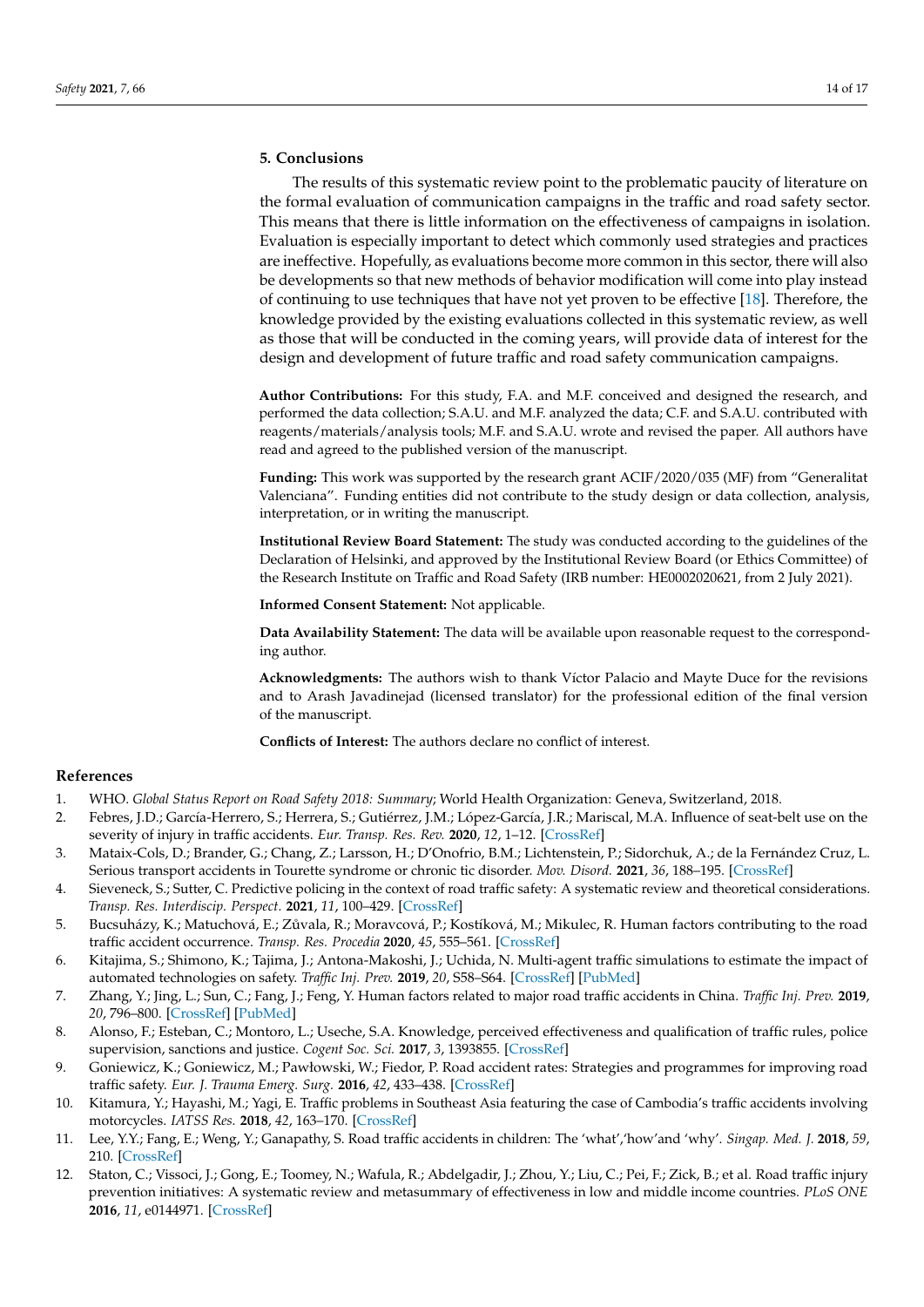- <span id="page-14-0"></span>13. Segura-García, R. Evolución y efectividad de los spots de la DGT. *Opción* **2015**, *31*, 1180–1200. Available online: [https://www.](https://www.redalyc.org/pdf/310/31045567062.pdf) [redalyc.org/pdf/310/31045567062.pdf](https://www.redalyc.org/pdf/310/31045567062.pdf) (accessed on 17 July 2021).
- <span id="page-14-1"></span>14. Yadav, R.P.; Kobayashi, M. A systematic review: Effectiveness of mass media campaigns for reducing alcohol-impaired driving and alcohol-related crashes. *BMC Public Health* **2015**, *15*, 1–17. [\[CrossRef\]](http://doi.org/10.1186/s12889-015-2088-4)
- 15. Ferry, A.V.; Keanie, C.; Denvir, M.A.; Mills, N.L.; Strachan, F.E. Chest pain presentations to hospital during the COVID-19 lockdown: Lessons for public health media campaigns. *PLoS ONE* **2021**, *16*, e0249389. [\[CrossRef\]](http://doi.org/10.1371/journal.pone.0249389) [\[PubMed\]](http://www.ncbi.nlm.nih.gov/pubmed/33793662)
- 16. Dunn, H.K.; Pearlman, D.N.; Beatty, A.; Florin, P. Psychosocial determinants of teens' online engagement in drug prevention social media campaigns: Implications for public health organizations. *J. Prim. Prev.* **2018**, *39*, 469–481. [\[CrossRef\]](http://doi.org/10.1007/s10935-018-0522-y)
- <span id="page-14-2"></span>17. Pirkis, J.; Rossetto, A.; Nicholas, A.; Ftanou, M.; Robinson, J.; Reavley, N. Suicide prevention media campaigns: A systematic literature review. *Health Commun.* **2019**, *34*, 402–414. [\[CrossRef\]](http://doi.org/10.1080/10410236.2017.1405484) [\[PubMed\]](http://www.ncbi.nlm.nih.gov/pubmed/29190128)
- <span id="page-14-3"></span>18. Hoekstra, T.; Wegman, F. Improving the effectiveness of road safety campaigns: Current and new practices. *IATSS Res.* **2011**, *34*, 80–86. [\[CrossRef\]](http://doi.org/10.1016/j.iatssr.2011.01.003)
- 19. Esse, C. Communication on Road Safety in Cameroon: Representation in the Press and Government Strategy. *Int. J. Commun. Netw. Syst. Sci.* **2021**, *14*, 55–73. [\[CrossRef\]](http://doi.org/10.4236/ijcns.2021.145005)
- <span id="page-14-4"></span>20. Aldwsari, O.M.; Aldosari, K.H.; Alzahrani, M.K.; Alzahrani, Z.A.; Alanazi, A.H.; Alkhathlan, K.M.; Al-Ghamdi, S. Associated head injuries and survival rate of patients with maxillofacial fractures in road traffic accident: A prospective study in Saudi Arabia. *Int. J. Commun. Netw. Syst. Sci.* **2018**, *7*, 1548. [\[CrossRef\]](http://doi.org/10.4103/jfmpc.jfmpc_101_18)
- <span id="page-14-5"></span>21. Castillo-Manzano, J.I.; Castro-Nuño, M.; Pedregal, D.J. How many lives can bloody and shocking road safety advertising save? The case of Spain. *Transp. Res. F Traffic Psychol. Behav.* **2012**, *15*, 174–187. [\[CrossRef\]](http://doi.org/10.1016/j.trf.2011.12.008)
- <span id="page-14-6"></span>22. Phillips, R.O.; Ulleberg, P.; Vaa, T. Meta-analysis of the effect of road safety campaigns on accidents. *Accid. Anal. Prev.* **2011**, *43*, 1204–1218. [\[CrossRef\]](http://doi.org/10.1016/j.aap.2011.01.002) [\[PubMed\]](http://www.ncbi.nlm.nih.gov/pubmed/21376920)
- <span id="page-14-7"></span>23. Olcina, M.E. La Tragedia de Los Accidentes de Tráfico. *Pediatría Atención Primaria* **2007**, *9*, 11–13. Available online: <https://archivos.pap.es/files/1116-621-pdf/646.pdf> (accessed on 16 July 2021).
- <span id="page-14-8"></span>24. Villajos, S.G. El Lenguaje Audiovisual En Los Spots de la DGT. 2008. Available online: <https://n9.cl/s8qcd> (accessed on 1 July 2021).
- <span id="page-14-9"></span>25. Granados, N. Una Campaña Preventiva Ante Un Grave Problema Social: Análisis del Anuncio de la DGT 2018. Master's Thesis, University of Almeria, Almería, Spain, 2019. Available online: [http://repositorio.ual.es/bitstream/handle/10835/8243/TFM\\_](http://repositorio.ual.es/bitstream/handle/10835/8243/TFM_GRANADOS%20LOPEZ,%20NAZARET.pdf?sequence=1) [GRANADOS%20LOPEZ,%20NAZARET.pdf?sequence=1](http://repositorio.ual.es/bitstream/handle/10835/8243/TFM_GRANADOS%20LOPEZ,%20NAZARET.pdf?sequence=1) (accessed on 18 July 2021).
- <span id="page-14-10"></span>26. Diaz, M.L. Argumentación y manejo de la imagen en publicidad institucional. La DGT. *Discurso Soc.* **2010**, *4*, 731–762. Available online: <http://www.dissoc.org/ediciones/v04n04/DS4Diaz.pdf> (accessed on 19 July 2021).
- 27. Akbari, M.; Lankarani, K.B.; Tabrizi, R.; Vali, M.; Heydari, S.T.; Motevalian, S.A.; Sullman, M.J. The effect of motorcycle safety campaign on helmet use: A systematic review and meta-analysis. *IATSS Res.* **2021**. [\[CrossRef\]](http://doi.org/10.1016/j.iatssr.2021.06.001)
- 28. Jagadeesh, S. Helmet safety for Indonesian children. *J. Local Glob. Health Sci.* **2015**, *2015*, 49. [\[CrossRef\]](http://doi.org/10.5339/jlghs.2015.itma.49)
- 29. Hydén, C. Speed in a high-speed society. *Int. J. Inj. Control Saf. Promot.* **2020**, *27*, 44–50. [\[CrossRef\]](http://doi.org/10.1080/17457300.2019.1680566) [\[PubMed\]](http://www.ncbi.nlm.nih.gov/pubmed/31656123)
- <span id="page-14-11"></span>30. Saunders, J.B.; Anderson, P.; Rey, J.M. Alcohol policy and the prevention of harm in young people. *Young People Alcohol Impact Policy Prev. Treat.* **2011**, 103–121. [\[CrossRef\]](http://doi.org/10.1002/9781118785089.ch7)
- <span id="page-14-12"></span>31. Diegelmann, S.; Ninaus, K.; Terlutter, R. Distracted driving prevention: An analysis of recent UK campaigns. *J. Soc. Mark.* 2020, 10. Available online: <https://www.emerald.com/insight/content/doi/10.1108/JSOCM-07-2019-0105/full/html> (accessed on 19 July 2021).
- <span id="page-14-13"></span>32. Osborne, R.; Horberry, T.; Young, K.L. Pedestrian distraction from Smartphones: An end-user perspective on current and future countermeasures. *Transp. Res. F Traffic Psychol. Behav.* **2020**, *73*, 348–361. [\[CrossRef\]](http://doi.org/10.1016/j.trf.2020.07.007)
- <span id="page-14-14"></span>33. Segura-García, R. Retórica de las Emociones en la Publicidad. Audiovisual de la DGT: Análisis de los Spots de 1962 a 2013. Ph.D. Thesis, University of Granada, Granada, Spain, 2017. Available online: <https://hera.ugr.es/tesisugr/26518077.pdf> (accessed on 12 July 2021).
- <span id="page-14-15"></span>34. Nuhiu, A.; Ramadani, A. The Unsolved Problem of Traffic Accidents Worldwide. *Prizren Soc. Sci. J.* **2019**, *3*, 71–76. Available online: <https://www.ceeol.com/search/article-detail?id=824611> (accessed on 15 July 2021). [\[CrossRef\]](http://doi.org/10.32936/pssj.v3i3.116)
- <span id="page-14-16"></span>35. Banstola, A.; Mytton, J. Cost-effectiveness of interventions to prevent road traffic injuries in low-and middle-income countries: A literature review. *Traffic Inj. Prev.* **2017**, *18*, 357–362. [\[CrossRef\]](http://doi.org/10.1080/15389588.2016.1212165)
- <span id="page-14-17"></span>36. Armstrong, R.; Hall, B.J.; Doyle, J.; Waters, E. 'Scoping the scope' of a cochrane review. *J. Public Health* **2011**, *33*, 147–150. [\[CrossRef\]](http://doi.org/10.1093/pubmed/fdr015)
- <span id="page-14-18"></span>37. Arksey, H.; O'Malley, L. Scoping studies: Towards a methodological framework. *Int. J. Soc. Res. Method.* **2005**, *8*, 19–32. [\[CrossRef\]](http://doi.org/10.1080/1364557032000119616)
- <span id="page-14-19"></span>38. Moher, D.; Altman, D.G.; Liberati, A.; Tetzlaff, J. PRISMA statement. *Epidemiology* **2011**, *22*, 128. [\[CrossRef\]](http://doi.org/10.1097/EDE.0b013e3181fe7825) [\[PubMed\]](http://www.ncbi.nlm.nih.gov/pubmed/21150360)
- <span id="page-14-20"></span>39. Negi, N.S.; Schmidt, K.; Morozova, I.; Addis, T.; Kidane, S.; Nigus, A.; Kumar, N.; Mullin SMurukutla, N. Effectiveness of a Drinking and Driving Campaign on Knowledge, Attitudes, and Behavior Among Drivers in Addis Ababa. *Front. Sustain. Cities* **2020**, *2*, 51. [\[CrossRef\]](http://doi.org/10.3389/frsc.2020.563350)
- <span id="page-14-21"></span>40. Adnan, M.; Gazder, U. Investigation of helmet use behavior of motorcyclists and effectiveness of enforcement campaign using CART approach. *IATSS Res.* **2019**, *43*, 195–203. [\[CrossRef\]](http://doi.org/10.1016/j.iatssr.2019.02.001)
- <span id="page-14-22"></span>41. Sicińska, K.; Dąbrowska-Loranc, M. Influence of social campaigns promoting use of safety belts and child restraint systems: Results of survey on road users behaviour regarding restraints. *Transport. Probl.* **2018**, *13*, 77–90. [\[CrossRef\]](http://doi.org/10.20858/tp.2018.13.4.8)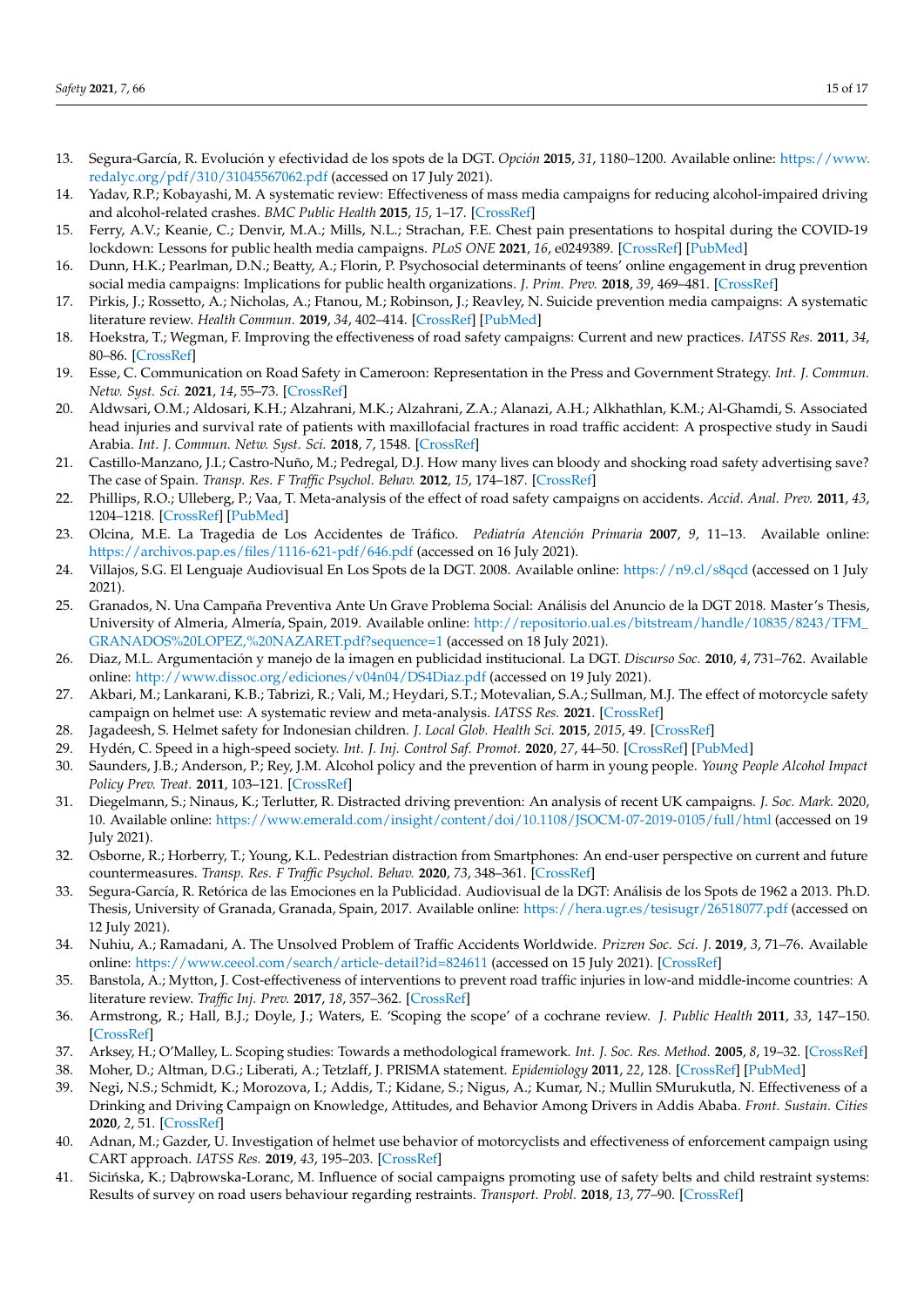- <span id="page-15-0"></span>42. Shaikh, S.; Baig, L.A.; Polkowski, M. Effectiveness of media awareness campaigns on the proportion of vehicles that give space to ambulances on roads: An observational study. *Pak. J. Med. Sci.* **2017**, *33*, 221. [\[CrossRef\]](http://doi.org/10.12669/pjms.331.12176)
- <span id="page-15-1"></span>43. Hamelin, N.; El Moujahid, O.; Thaichon, P. Emotion and advertising effectiveness: A novel facial expression analysis approach. *J. Retail. Consum. Serv.* **2017**, *36*, 103–111. [\[CrossRef\]](http://doi.org/10.1016/j.jretconser.2017.01.001)
- <span id="page-15-2"></span>44. Adamos, G.; Nathanail, E. Predicting the effectiveness of road safety campaigns through alternative research designs. *J. Saf. Res.* **2016**, *59*, 83–95. [\[CrossRef\]](http://doi.org/10.1016/j.jsr.2016.10.003) [\[PubMed\]](http://www.ncbi.nlm.nih.gov/pubmed/27847002)
- <span id="page-15-3"></span>45. Widyastuti, H.; Thompson, R.G.; Tay, R.; Huda, M.; Widiywati, F.; Prabawati, A.R. Evaluation of Indonesia road safety campaigns (RUNK). *Procedia Soc. Behav. Sci.* **2016**, *227*, 530–535. [\[CrossRef\]](http://doi.org/10.1016/j.sbspro.2016.06.111)
- <span id="page-15-4"></span>46. Ditsuwan, V.; Veerman, J.L.; Bertram, M.; Vos, T. Cost-effectiveness of interventions for reducing road traffic injuries related to driving under the influence of alcohol. *Value Health* **2013**, *16*, 23–30. [\[CrossRef\]](http://doi.org/10.1016/j.jval.2012.08.2209)
- <span id="page-15-5"></span>47. Zampetti, R.; Messina, G.; Quercioli, C.; Vencia, F.; Genco, L.; Bartolomeo, L.D.; Nante, N. Nonfatal road traffic injuries: Can road safety campaigns prevent hazardous behavior? An Italian experience. *Traffic Inj. Prev.* **2013**, *14*, 261–266. [\[CrossRef\]](http://doi.org/10.1080/15389588.2012.705189) [\[PubMed\]](http://www.ncbi.nlm.nih.gov/pubmed/23441944)
- <span id="page-15-6"></span>48. Hutchinson, T.P.; Wundersitz, L.N. Road safety mass media campaigns: Why are results inconclusive, and what can be done? *Int. J. Inj. Control Saf. Promot.* **2011**, *18*, 235–241. [\[CrossRef\]](http://doi.org/10.1080/17457300.2010.540330) [\[PubMed\]](http://www.ncbi.nlm.nih.gov/pubmed/21390985)
- <span id="page-15-7"></span>49. Richard, T.A.Y.; De Barros, A. Effectiveness of road safety messages on variable message signs. *J. Transport. S Eng. Inform. Technol.* **2010**, *10*, 18–23. [\[CrossRef\]](http://doi.org/10.1016/S1570-667260040-4)
- <span id="page-15-8"></span>50. Fell, J.C.; Tippetts, A.S.; Levy, M. Evaluation of seven publicized enforcement demonstration programs to reduce im-paired driving: Georgia, Louisiana, Pennsylvania, Tennessee, Texas, Indiana, and Michigan. In Proceedings of the Annals of Advances in Automotive Medicine/Annual Scientific Conference, San Diego, CA, USA, 6–8 October 2008; Volume 52, pp. 23–28.
- <span id="page-15-9"></span>51. Solomon, M.G.; Hedlund, J.H.; Haire, E.R.; Chaffe, R.H.; Cosgrove, L.A.; Preusser Research Group. *The 2006 National Labor Day Impaired Driving Enforcement Crackdown: Drunk Driving. Over the Limit. Under Arrest (No. DOT-HS-811-039)*; Department of Transportation. National Highway Traffic Safety Administration: Washington, DC, USA, 2008. Available online: <https://rosap.ntl.bts.gov/view/dot/1857> (accessed on 10 July 2021).
- <span id="page-15-10"></span>52. Zwicker, T.J.; Chaudhary, N.K.; Solomon, M.G.; Siegler, J.N.; Meadows, J.D.; Preusser Research Group. *West Virginia's Impaired Driving High-Visibility Enforcement Campaign, 2003–2005 (No. DOT-HS-810-792)*; National Highway Traffic Safety Administration: Roanoke, VA, USA, 2007. Available online: <https://rosap.ntl.bts.gov/view/dot/1777> (accessed on 11 July 2021).
- <span id="page-15-11"></span>53. Whittam, K.P.; Dwyer, W.O.; Simpson, P.W.; Leeming, F.C. Effectiveness of a Media Campaign to Reduce: Traffic Crashes Involving Young Drivers 1. *J. Appl. Soc. Psychol.* **2006**, *36*, 614–628. [\[CrossRef\]](http://doi.org/10.1111/j.0021-9029.2006.00021.x)
- <span id="page-15-12"></span>54. Tay, R. The effectiveness of enforcement and publicity campaigns on serious crashes involving young male drivers: Are drink driving and speeding similar? *Accid. Anal. Prev.* **2005**, *37*, 922–929. [\[CrossRef\]](http://doi.org/10.1016/j.aap.2005.04.010)
- <span id="page-15-13"></span>55. Tay, R. Drink driving enforcement and publicity campaigns: Are the policy recommendations sensitive to model specification? *Accid. Anal. Prev.* **2005**, *37*, 259–266. [\[CrossRef\]](http://doi.org/10.1016/j.aap.2004.10.001)
- <span id="page-15-14"></span>56. Miller, T.; Blewden, M.; Zhang, J.F. Cost savings from a sustained compulsory breath testing and media campaign in New Zealand. *Accid. Anal. Prev.* **2004**, *36*, 783–794. [\[CrossRef\]](http://doi.org/10.1016/j.aap.2003.07.003)
- <span id="page-15-15"></span>57. Agent, K.R.; Green, E.R.; Langely, R.E. Evaluation of Kentucky's "You Drink and Drive. You Lose" Campaign. Patent Application No. KTC-02-28/KSP1-02-2F. 2002. Available online: <https://rosap.ntl.bts.gov/view/dot/15871> (accessed on 12 July 2021).
- <span id="page-15-16"></span>58. Tay, R.S.; Ozanne, L. Who are we scaring with high fear road safety advertising campaigns? *Asia Pac. J. Transp.* **2002**, *4*, 1–12. Available online: <http://researcharchive.lincoln.ac.nz/handle/10182/3476> (accessed on 16 July 2021).
- <span id="page-15-17"></span>59. Ulleberg, P. Personality subtypes of young drivers. Relationship to risk-taking preferences, accident involvement, and response to a traffic safety campaign. *Transp. Res. Part F Traffic Psychol. Behav.* **2001**, *4*, 279–297. [\[CrossRef\]](http://doi.org/10.1016/S1369-8478(01)00029-8)
- <span id="page-15-18"></span>60. Tay, R. Methodological issues in evaluation models: The New Zealand road safety advertising campaign revisited. *Road Transport Res.* **2001**, *10*, 29. Available online: <https://www.proquest.com/docview/215248843?pq-origsite=gscholar&fromopenview=true> (accessed on 15 July 2021).
- <span id="page-15-19"></span>61. Macpherson, T.; Lewis, T. New Zealand drink-driving statistics: The effectiveness of road safety television advertising. *Mark. Bull. Dep. Mark. Massey Univ.* **1998**, *9*, 40–51.
- <span id="page-15-20"></span>62. Murry, J.P.; Stam, A.; Lastovicka, J.L. Evaluating an anti-drinking and driving advertising campaign with a sample survey and time series intervention analysis. *J. Am. Stat. Assoc.* **1993**, *88*, 50–56. [\[CrossRef\]](http://doi.org/10.1080/01621459.1993.10594288)
- <span id="page-15-21"></span>63. McLean, A.J.; Kloeden, C.N.; McCaul, K.A. Drink-driving in the general night-time driving population, Adelaide 1989. *Aust. J. Public Health* **1991**, *15*, 190–193. [\[CrossRef\]](http://doi.org/10.1111/j.1753-6405.1991.tb00333.x)
- <span id="page-15-22"></span>64. King, K.W.; Reid, L.N. Fear arousing anti-drinking and driving PSAs: Do physical injury threats influence young adults? *Curr. Issues Res. Advert.* **1990**, *12*, 155–175. [\[CrossRef\]](http://doi.org/10.1080/01633392.1990.10504950)
- <span id="page-15-23"></span>65. Koinig, I.; Diehl, S. Health Communication (Campaigns) for Sustainable Development—Can Social Media Be a Remedy? In *The Sustainability Communication Reader: A Reflective Compendium*; Springer VS: Wiesbaden, Germany, 2021; pp. 437–460. [\[CrossRef\]](http://doi.org/10.1007/978-3-658-31883-3_24)
- <span id="page-15-24"></span>66. Karbakhsh, M.; Beaulieu, E.; Smith, J.; Zheng, A.; Turcotte, K.; Pike, I. Public attitudes towards the preventability of transport and non-transport related injuries: Can a social marketing campaign make a difference? *Prev. Med. Rep.* **2019**, *13*, 179–182. [\[CrossRef\]](http://doi.org/10.1016/j.pmedr.2018.12.010)
- 67. Truong, V.D. Government-led macro-social marketing programs in Vietnam: Outcomes, challenges, and implications. *J. Macromarketing* **2017**, *37*, 409–425. [\[CrossRef\]](http://doi.org/10.1177/0276146716660833)
- <span id="page-15-25"></span>68. Peden, M. Road safety in 10 countries. *Inj. Prev.* **2010**, *16*, 433. [\[CrossRef\]](http://doi.org/10.1136/ip.2010.030155)